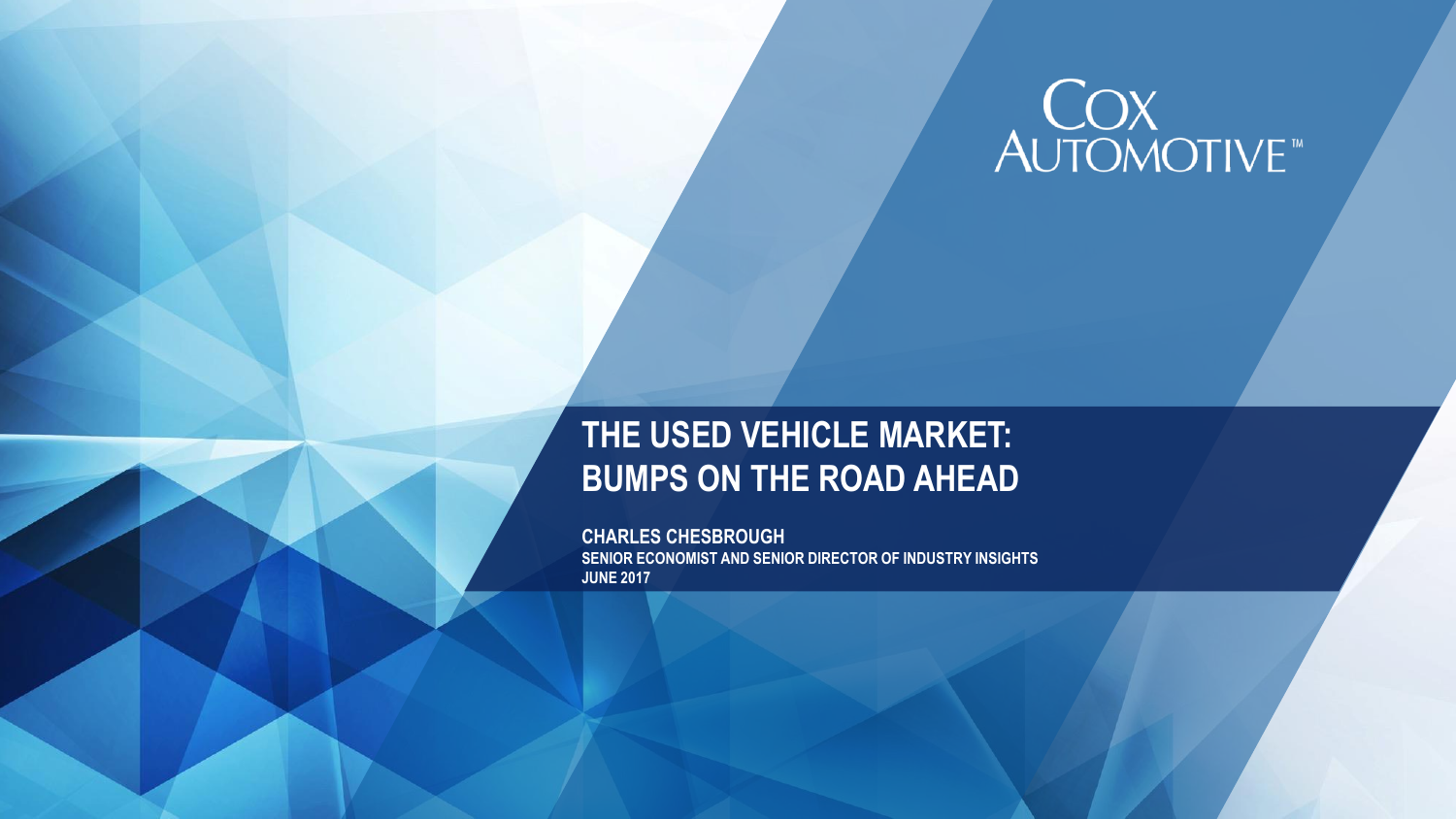### **Introduction**

### **Charles Chesbrough**

**Senior Economist and Senior Director of Industry Insights Cox Automotive**

Charles is a seasoned quantitative analyst and researcher with over 25 years of experience utilizing data to identify industry trends and opportunities.

Charles joined Cox Automotive recently and is focused on expanding the organization's research and analysis initiatives, and on the economic and industry outlook.

Charles comes to Cox after working as Chief Economist at OESA, the automotive supplier trade association, and IHS Automotive where he was Director of Industry Analysis and Senior Economist. At IHS, Charles was responsible for developing and integrating statistical models and economic scenarios into IHS global automotive forecasts.

Charles has also worked for Ford Motor Company's marketing strategy group as well as two technology start-up companies and two market research firms. He began his career as a floor trader at the Chicago Board of Trade.

Charles earned a bachelor's degree in economics from the College of Business at Michigan State University and a master's degree in applied economics from the University of Illinois at Chicago. He returned to Michigan State University and completed all courses for the economics PhD program.

Charles has won many economic forecasting accuracy awards and is a board member and former President of the Detroit Association for Business Economics and a member of the National Association for Business Economics, the Federal Reserve Bank Automotive Roundtable, and the Society of Automotive Analysts.



# COX ALITOMOTIVE<sup>®</sup>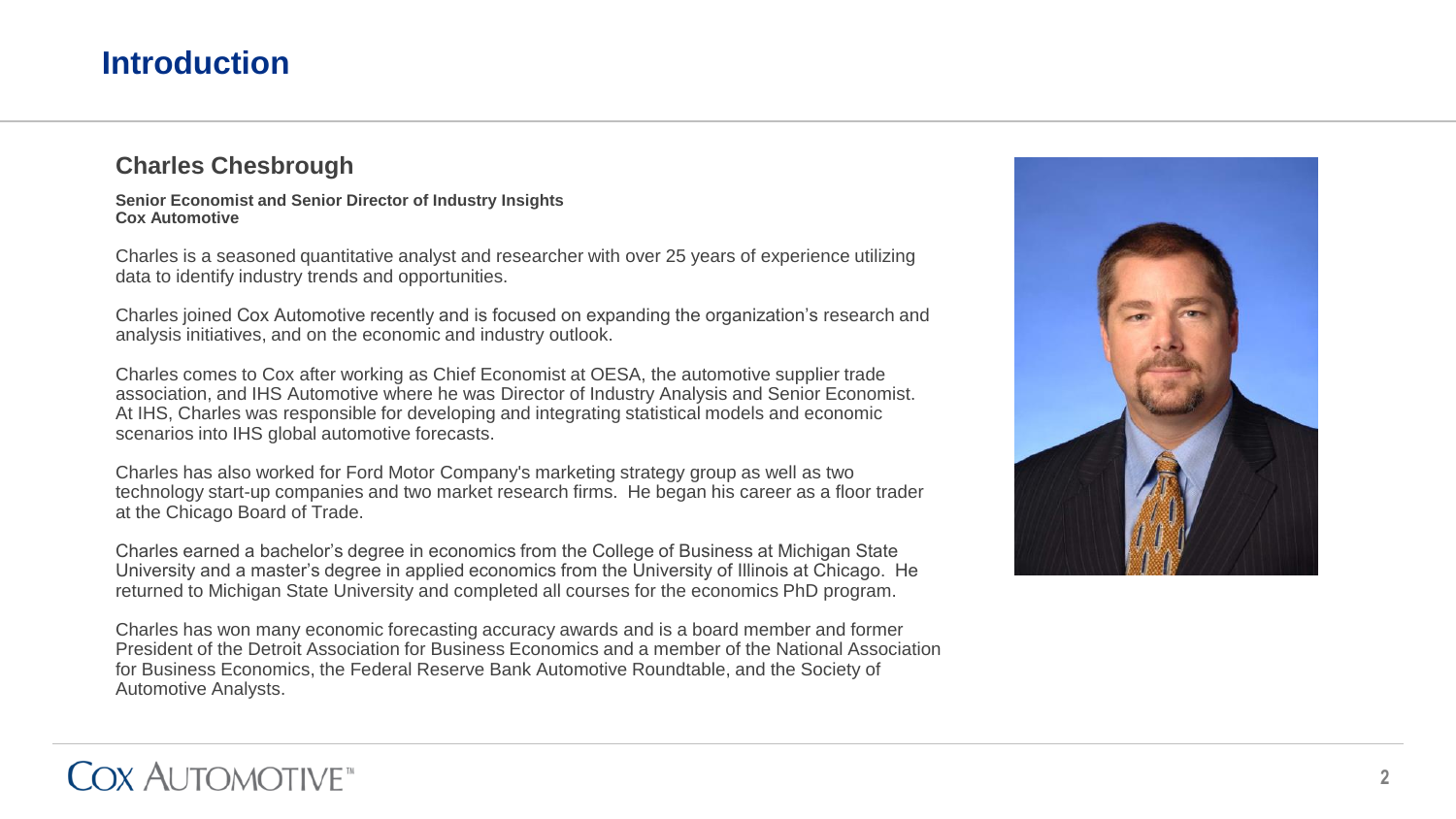## **Agenda**

- **Status of the Used Vehicles**
- Market threats and vulnerabilities
- Leasing Karma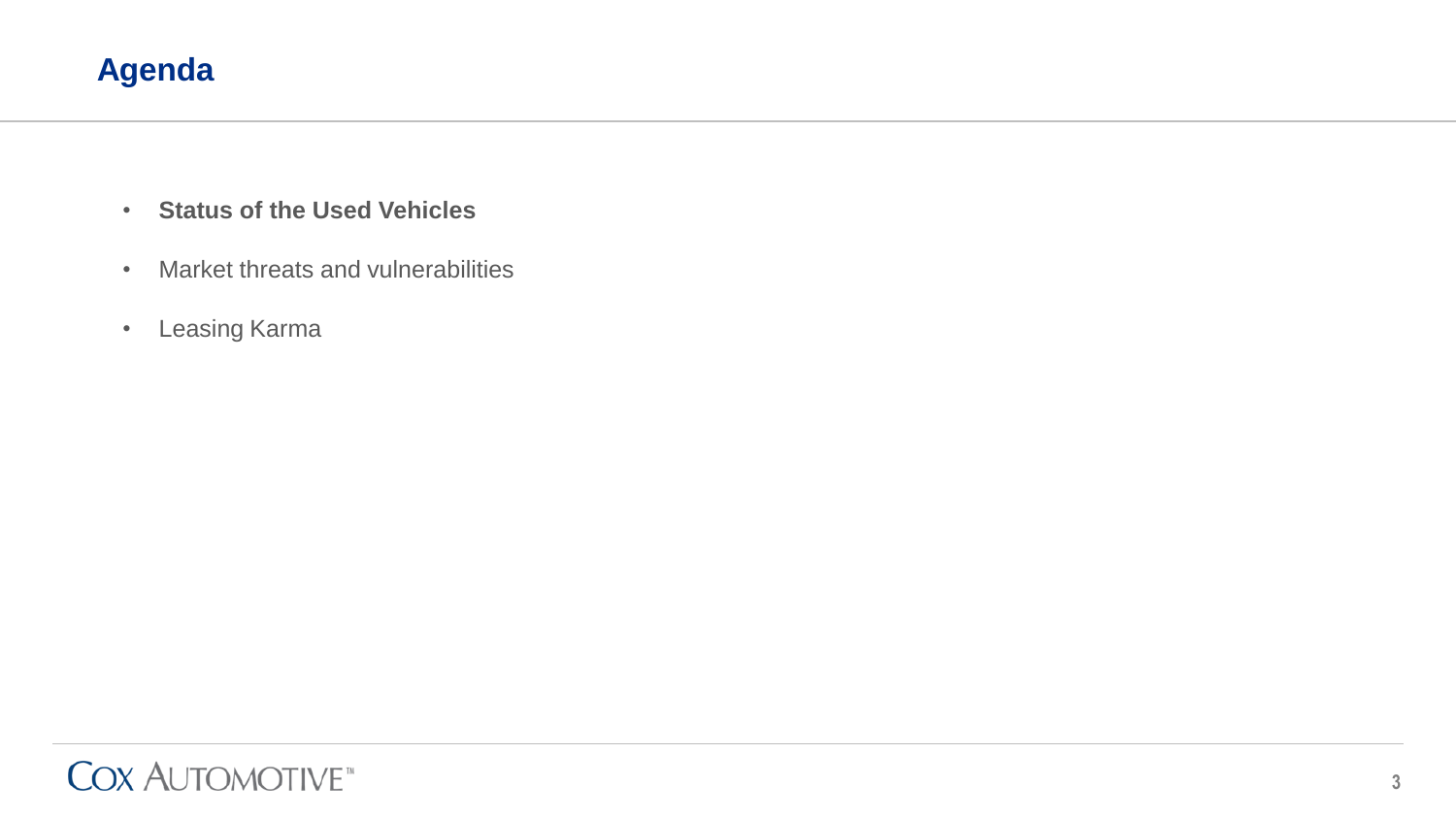### **New and Used Light Vehicle Registrations**

Old used and new fleet is fairly stable – it's new retail and newer used lifting market to record highs

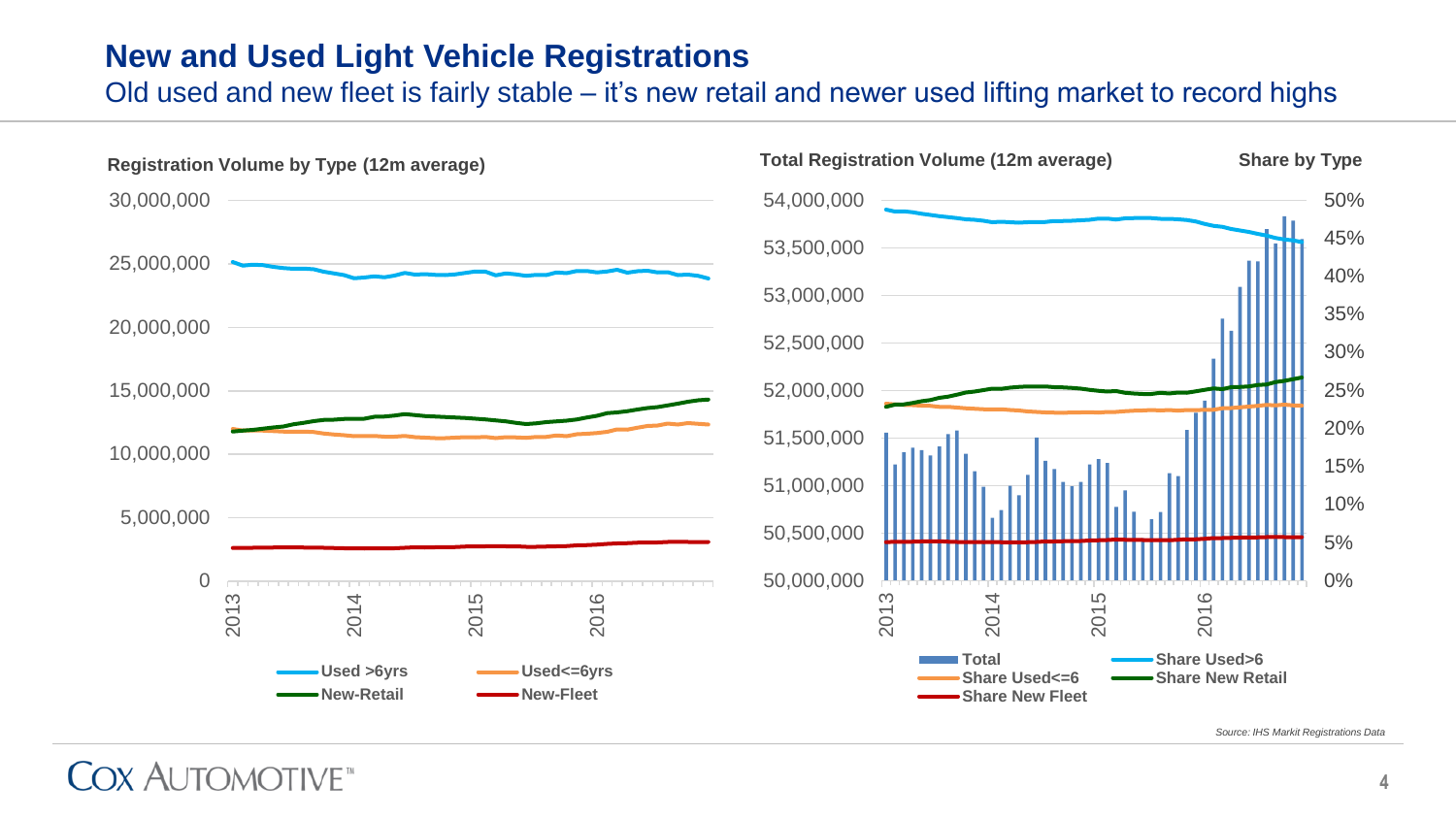# **Used Light Vehicle Sales**

YTD sales up over 4%, and Independents gaining share





*Source: NADA Used Vehicle Sales Data*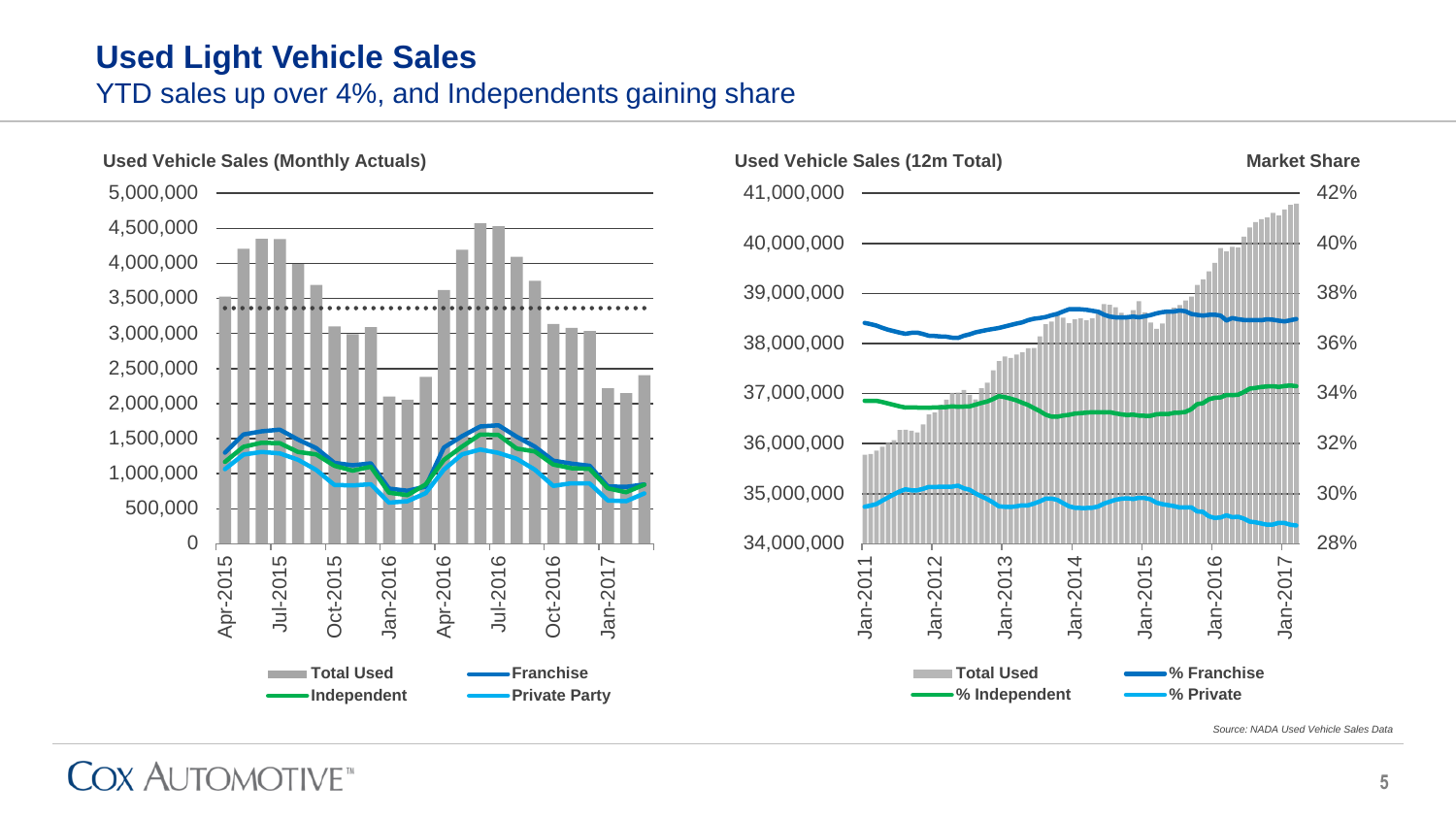### **New Light Vehicle Sales**

### Pace has slowed since Q4 2015, but still on track for a strong year

**Monthly Sales (SAAR, millions)**

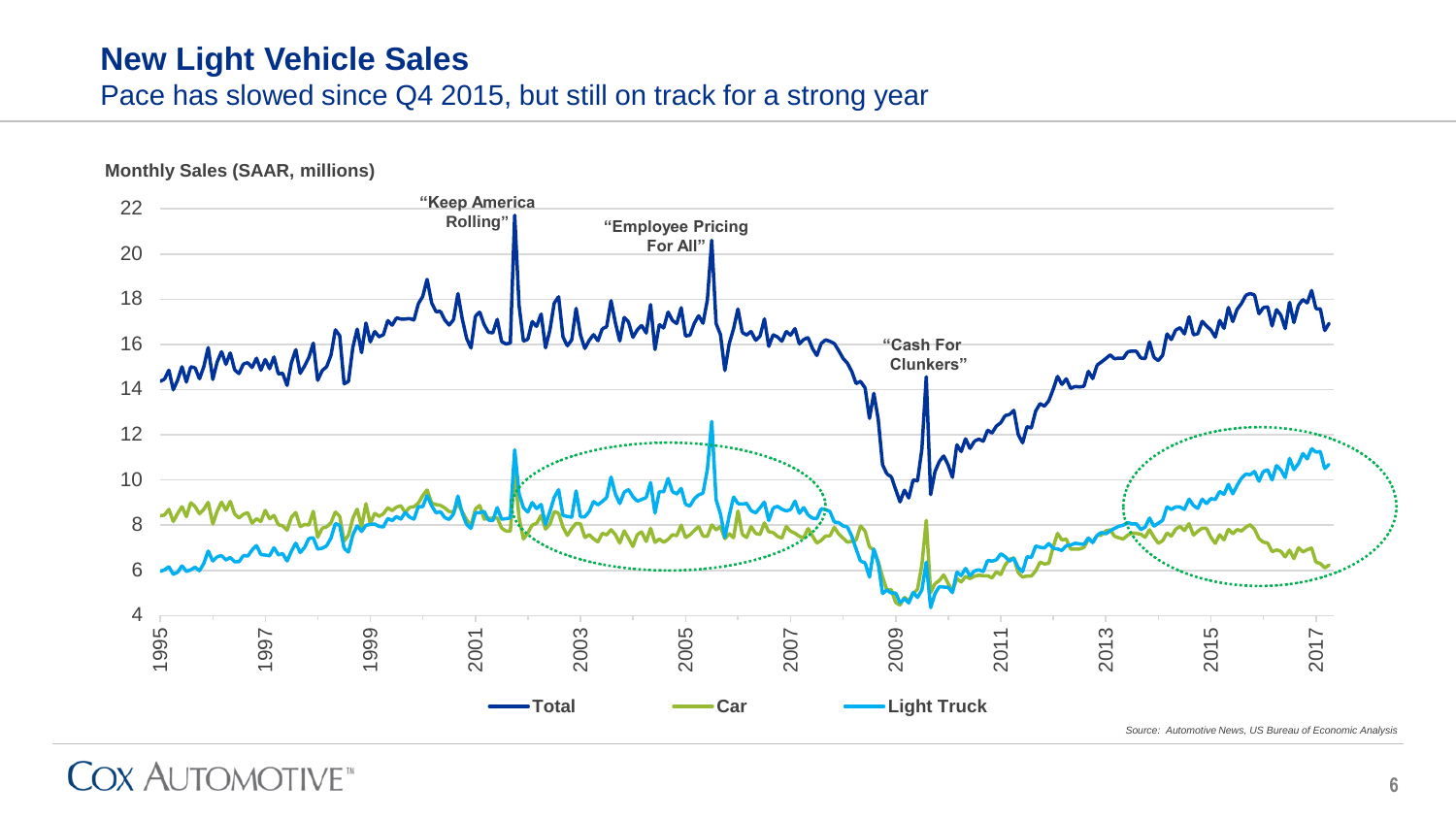### **Economic Growth and New Light Vehicle Sales**

Strong relationship historically, but some divergence since 2009 recession

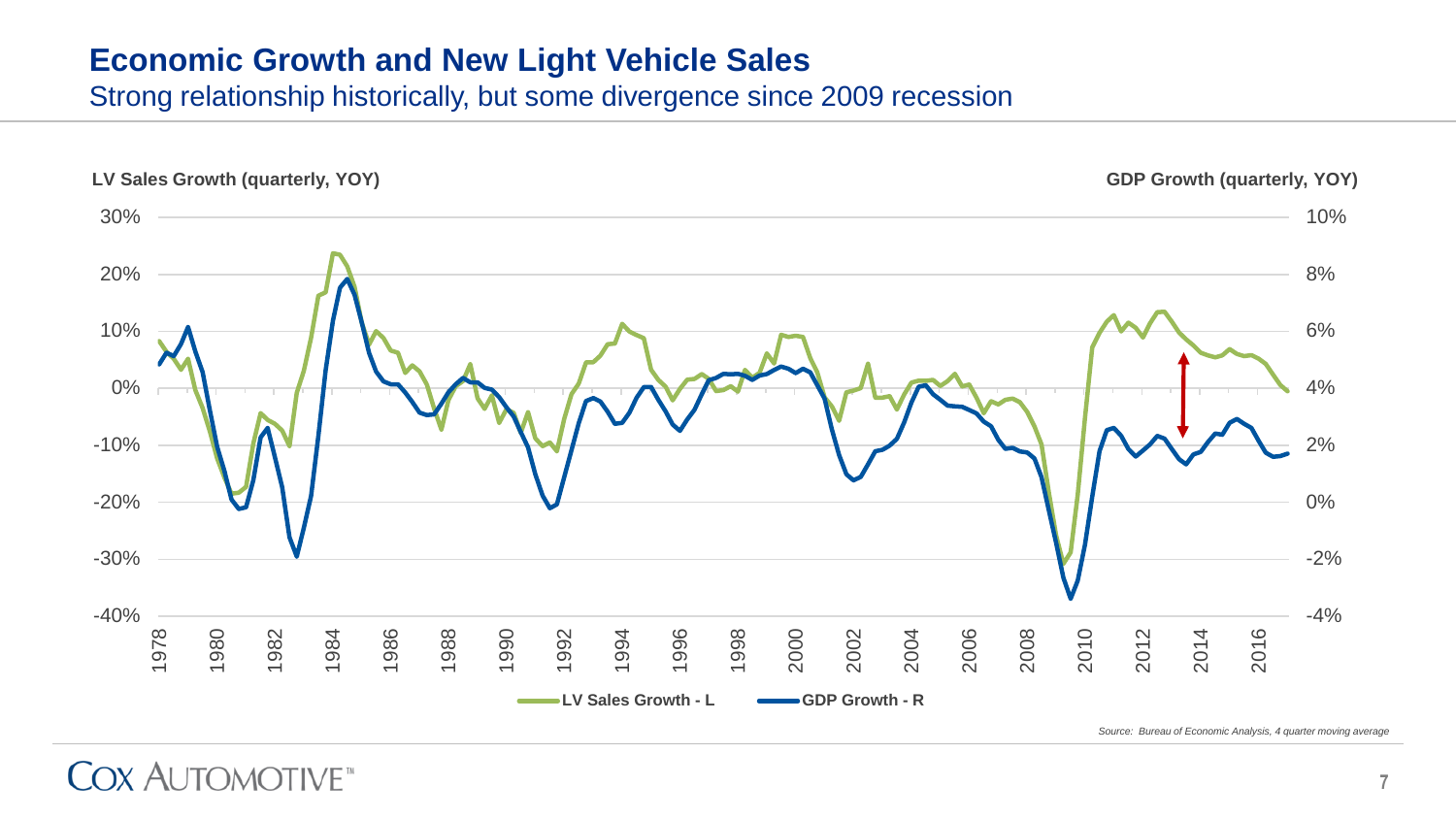### **Consumer Debt** Total back to pre-recession levels, but now with Student and Auto debt leading the way



**COX AUTOMOTIVE** 



**8**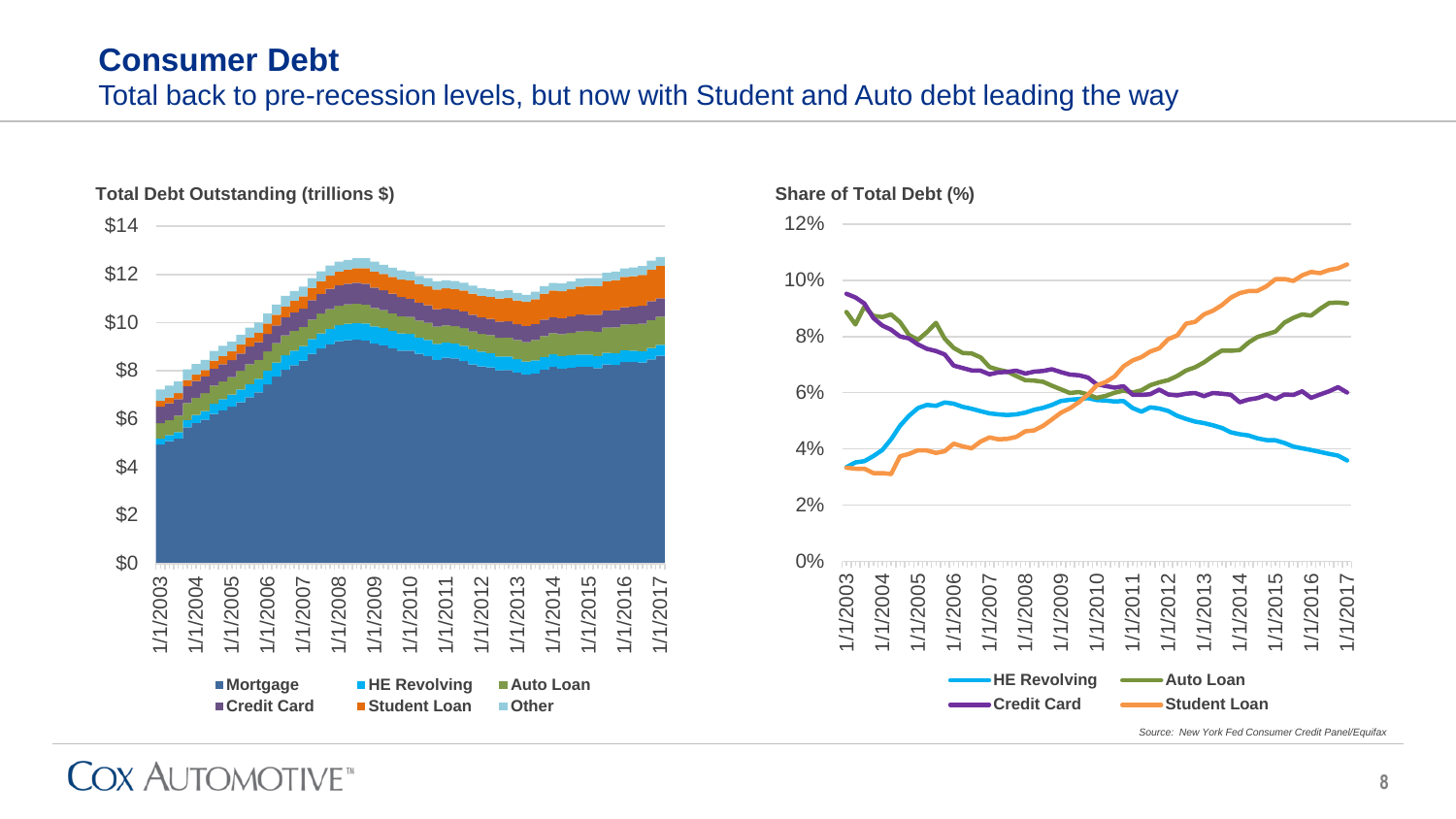### **Auto Loan Credit Conditions**

Availability has been driving the vehicle market recovery; Why? Car buyers pay their bills



**COX ALITOMOTIVE**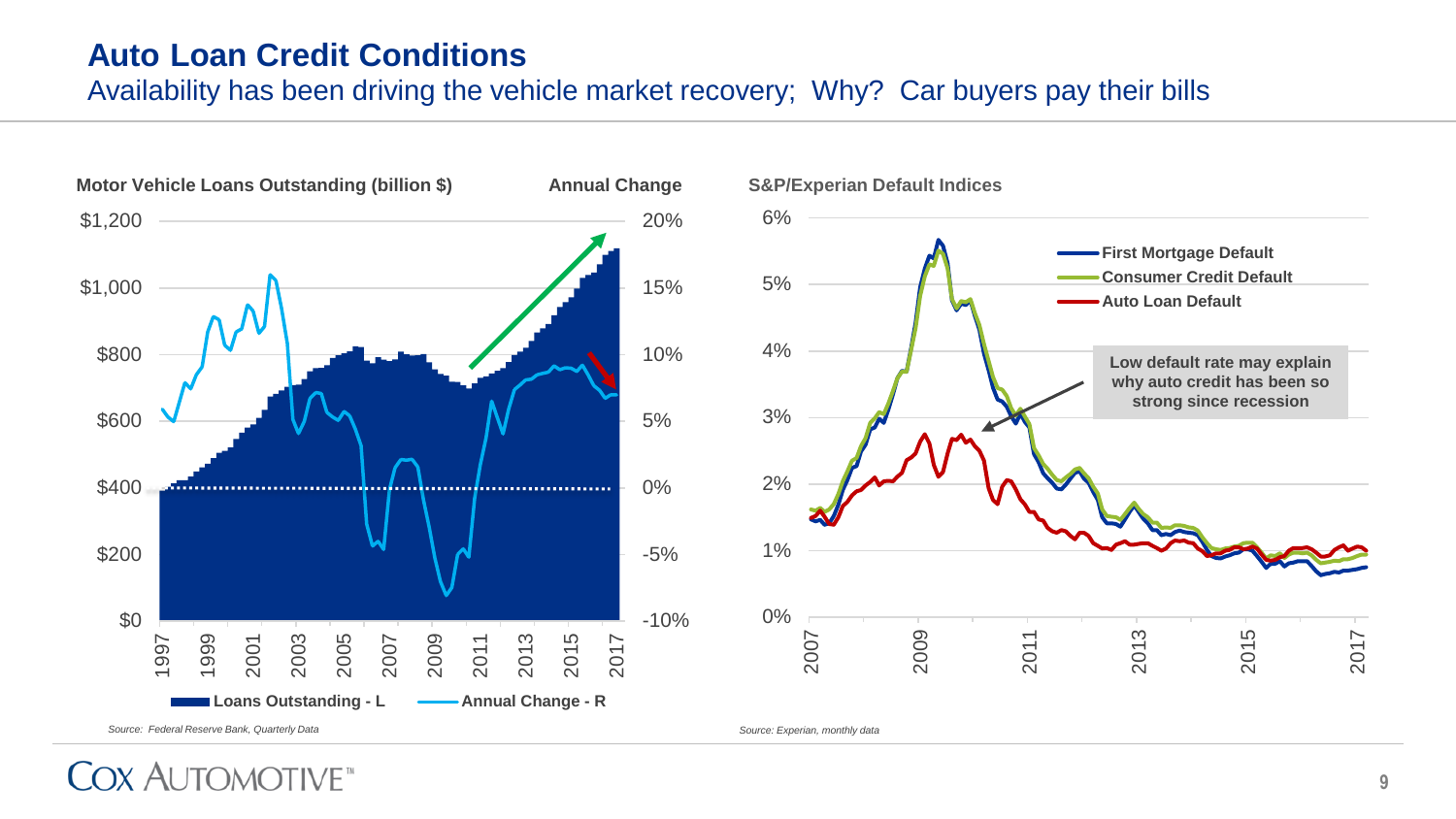## **Agenda**

- Status of the Used Vehicles
- **Market threats and vulnerabilities**
- Leasing Karma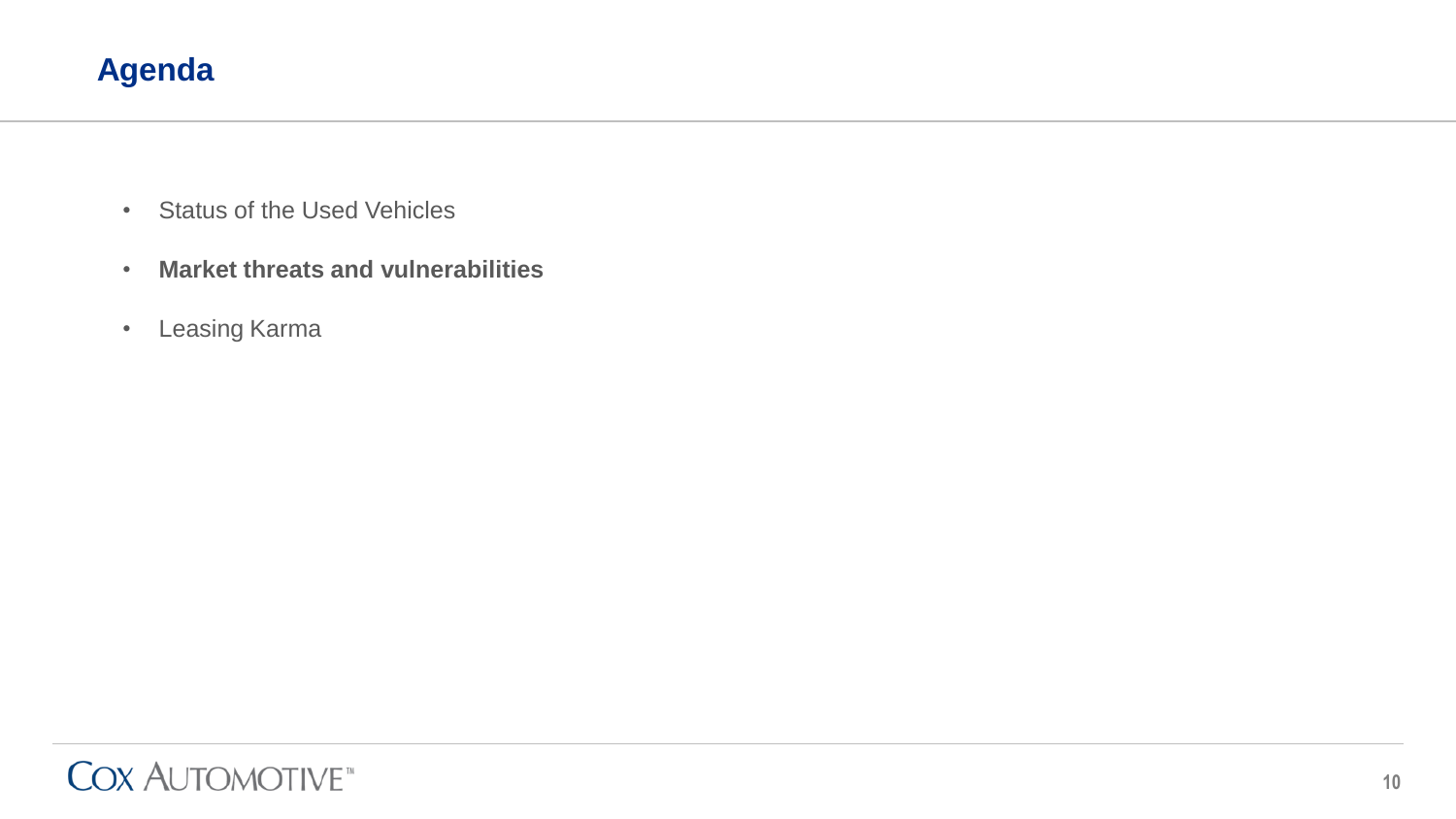### **Auto Loan Credit Quality** FICO scores stable, but delinquencies starting to rise



**Delinquency Rate (%, Accounts 30 days past due)**



*Source: FRBNY Equifax Risk Score, quarterly data, HHDC (household debt and credit) Report*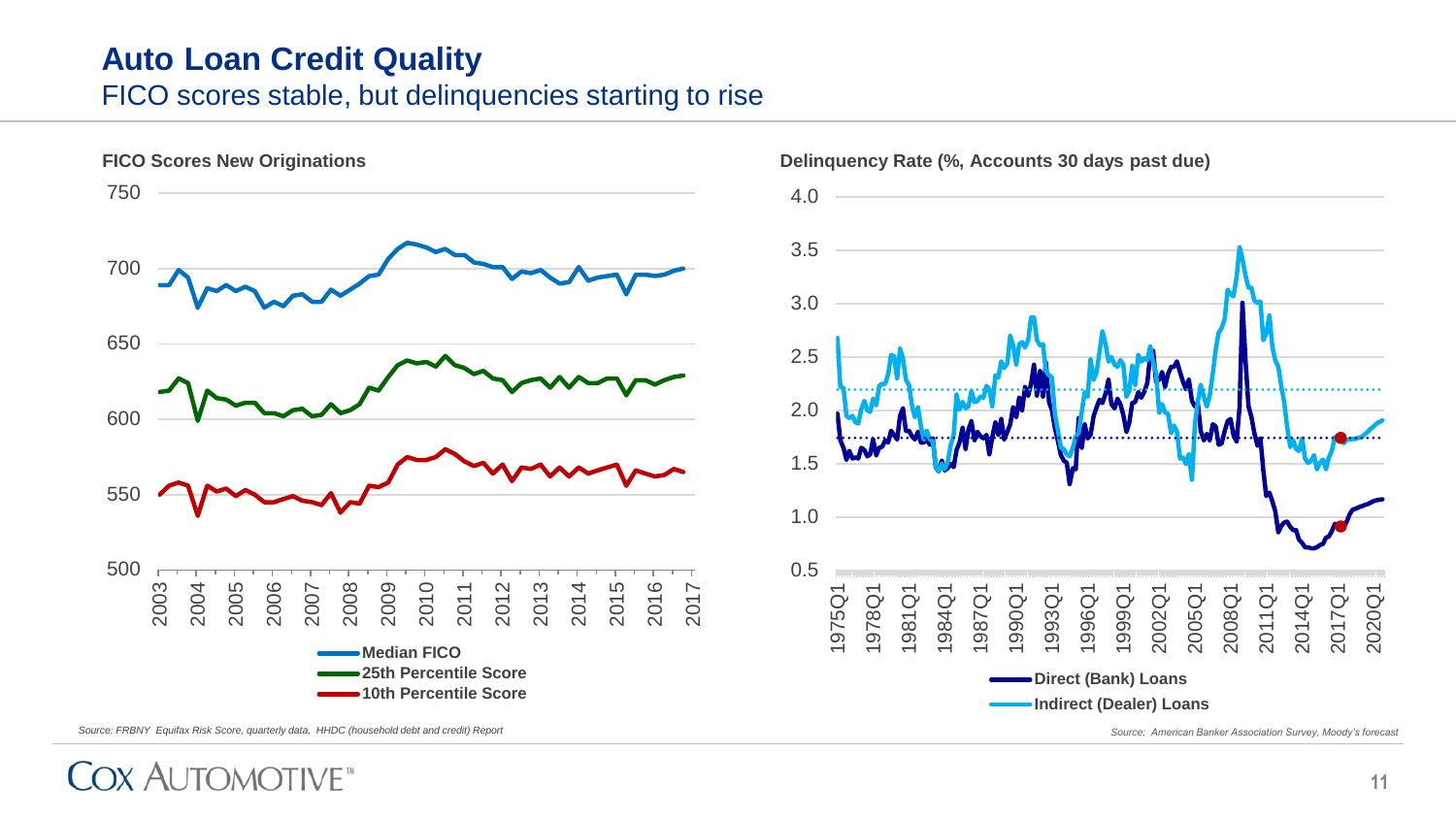### **Auto Loans - Subprime**

### Delinquencies still below previous peak; Amount of poor credit loans is sizable, and vulnerable





*Source: Moody's, Federal Reserve Bank New York, Liberty Street quarterly data*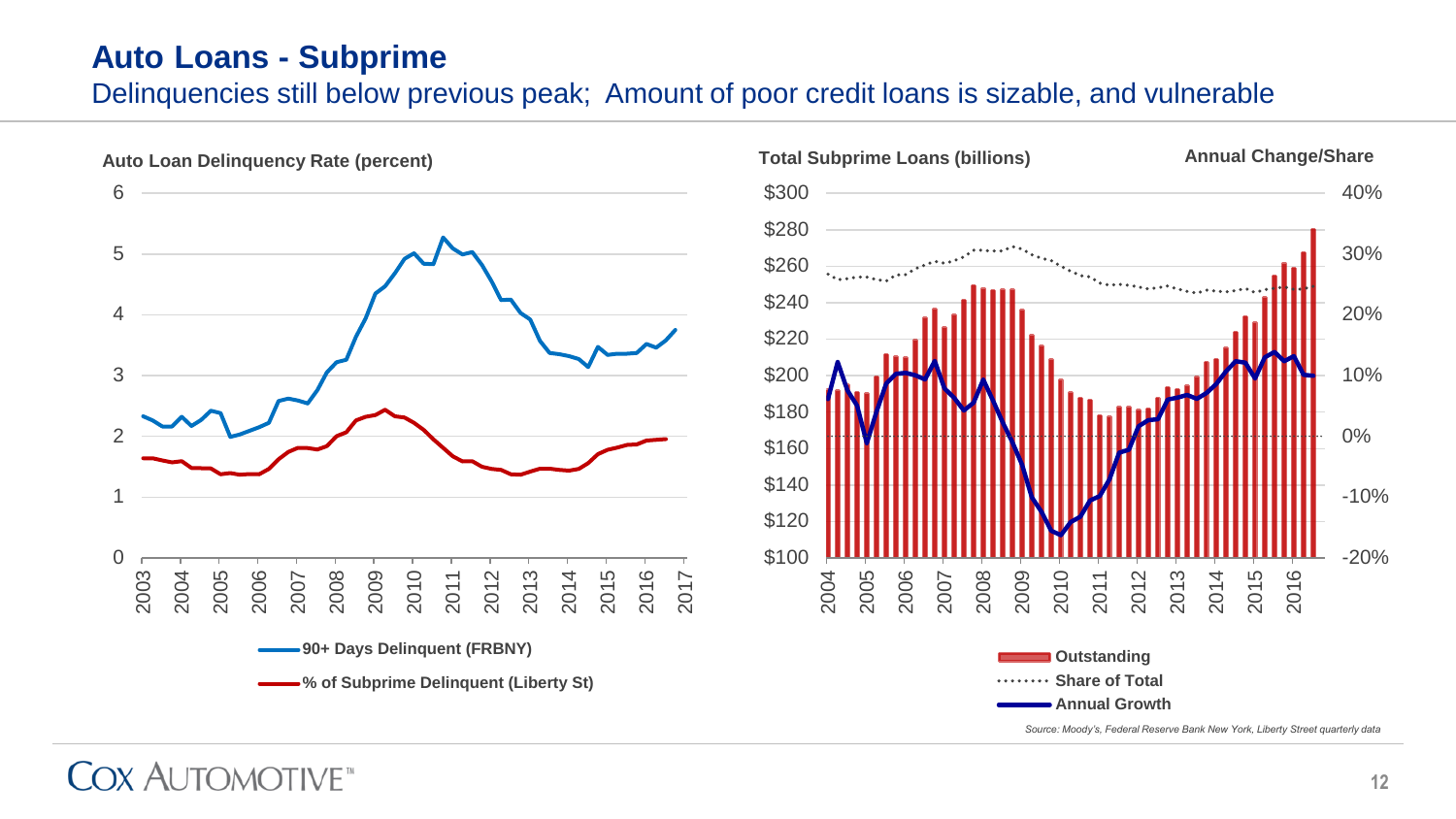### **Labor Market** Employment conditions strong – concern is that economy doesn't stay at these levels for long



*Source: Department of Labor, Bureau of Labor Statistics*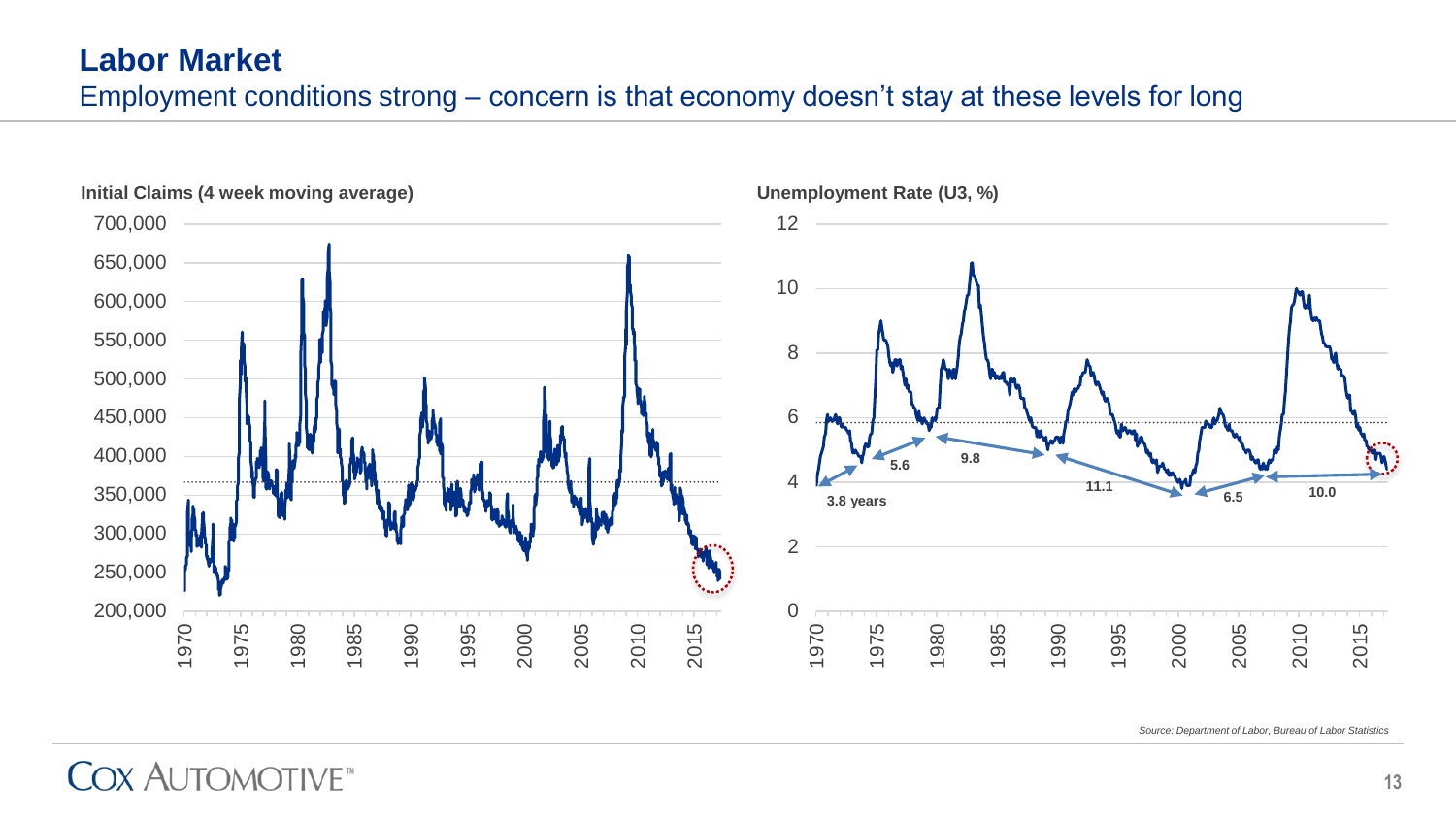

**Openings: Jobs Open Per 100 Employed (3m average) Quits: Jobs Quit Per 100 Employed (3m average)**



*Source: Department of Labor, Bureau of Labor Statistics*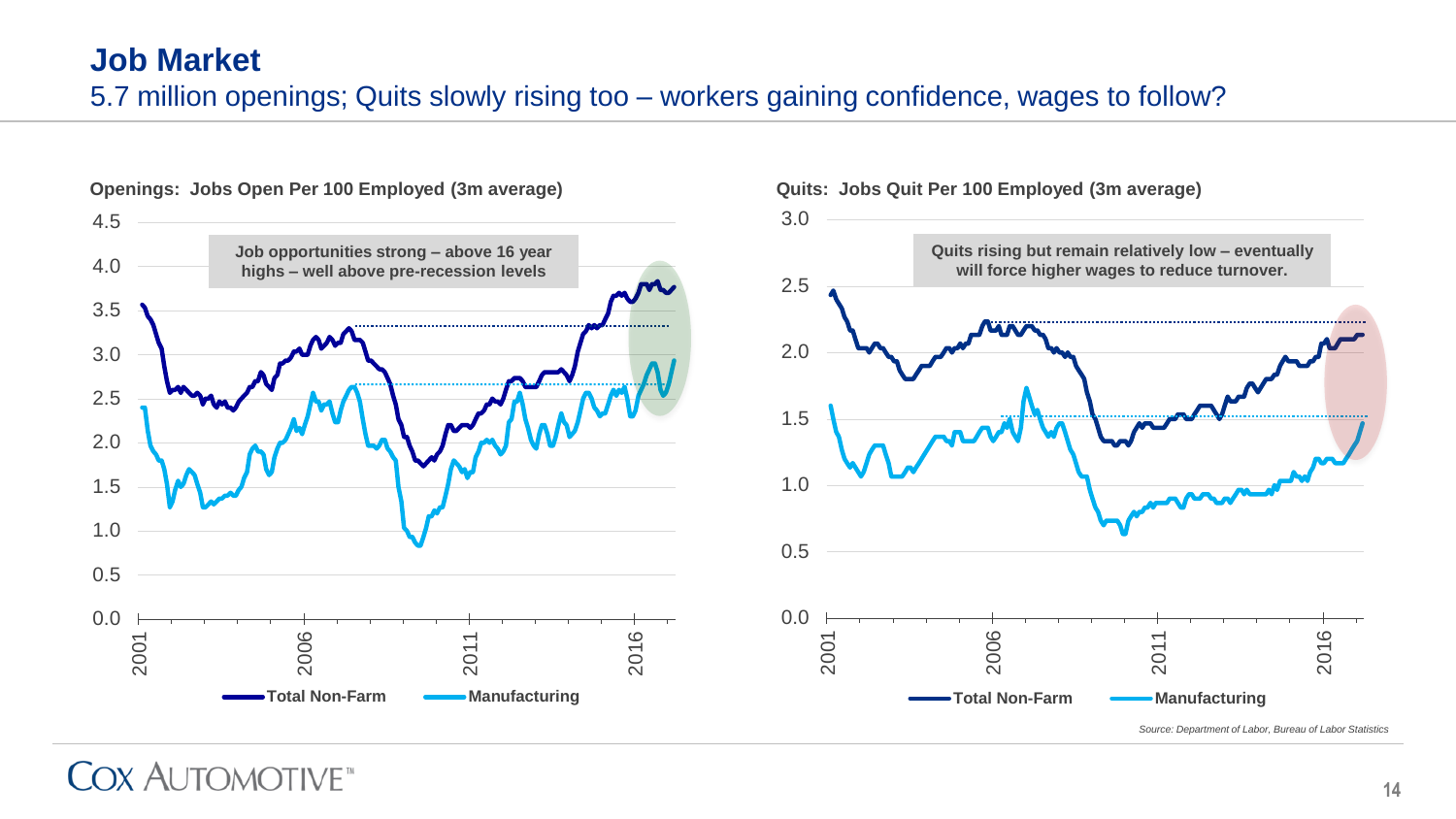### **Labor Market Wages**

Wage growth weak since recession; FED watching closely as a potential inflation "spark"



*Source: Department of Labor, Bureau of Labor Statistics, Production Non-supervisory*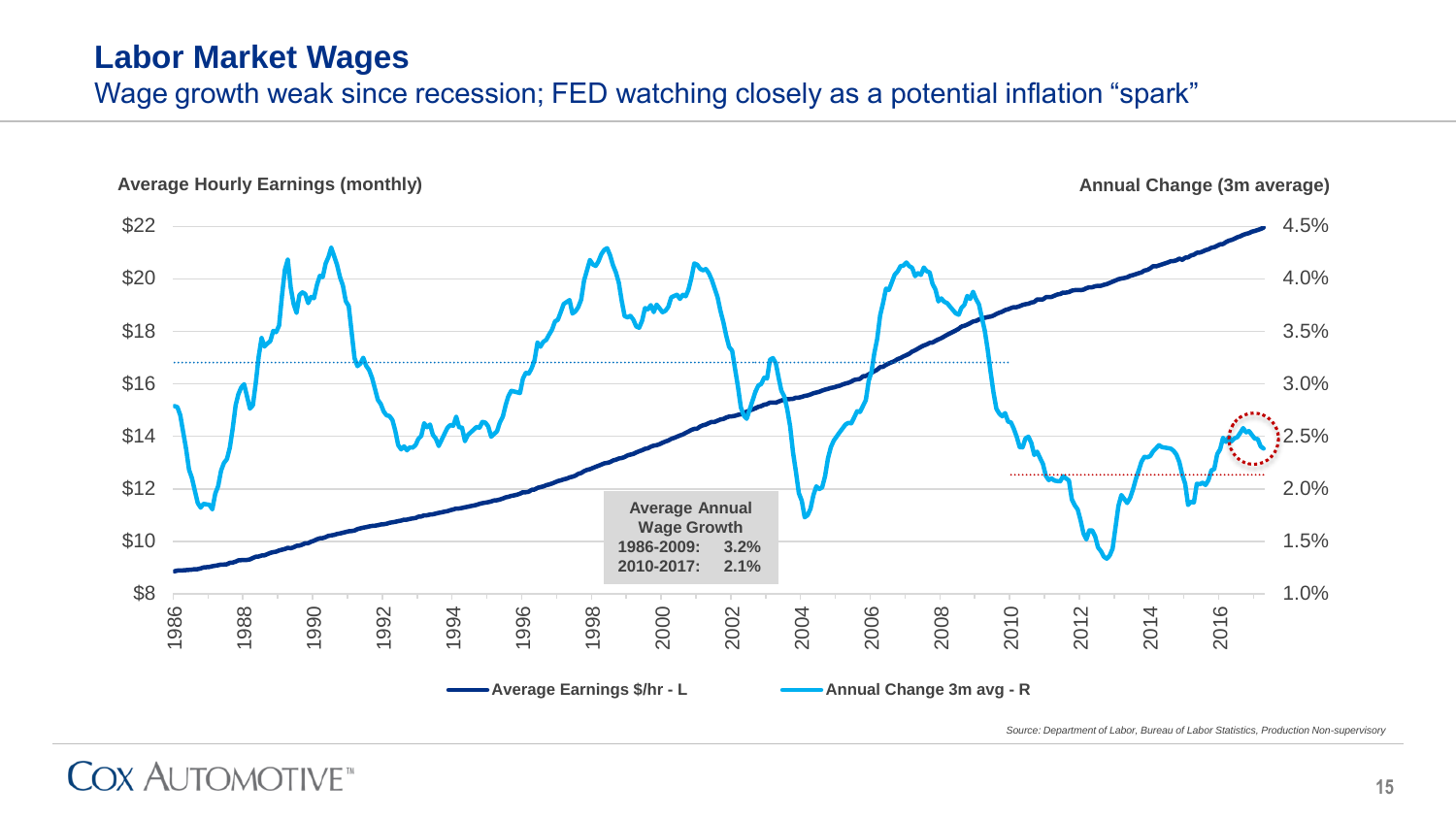### **Interest Rates** More aggressive tightening likely; FED walking a tightrope to avoid recession



**Effective Federal Funds Rate (%, overnight)**

*Source: Federal Reserve Bank*

*Source: Moody's current quarterly forecast*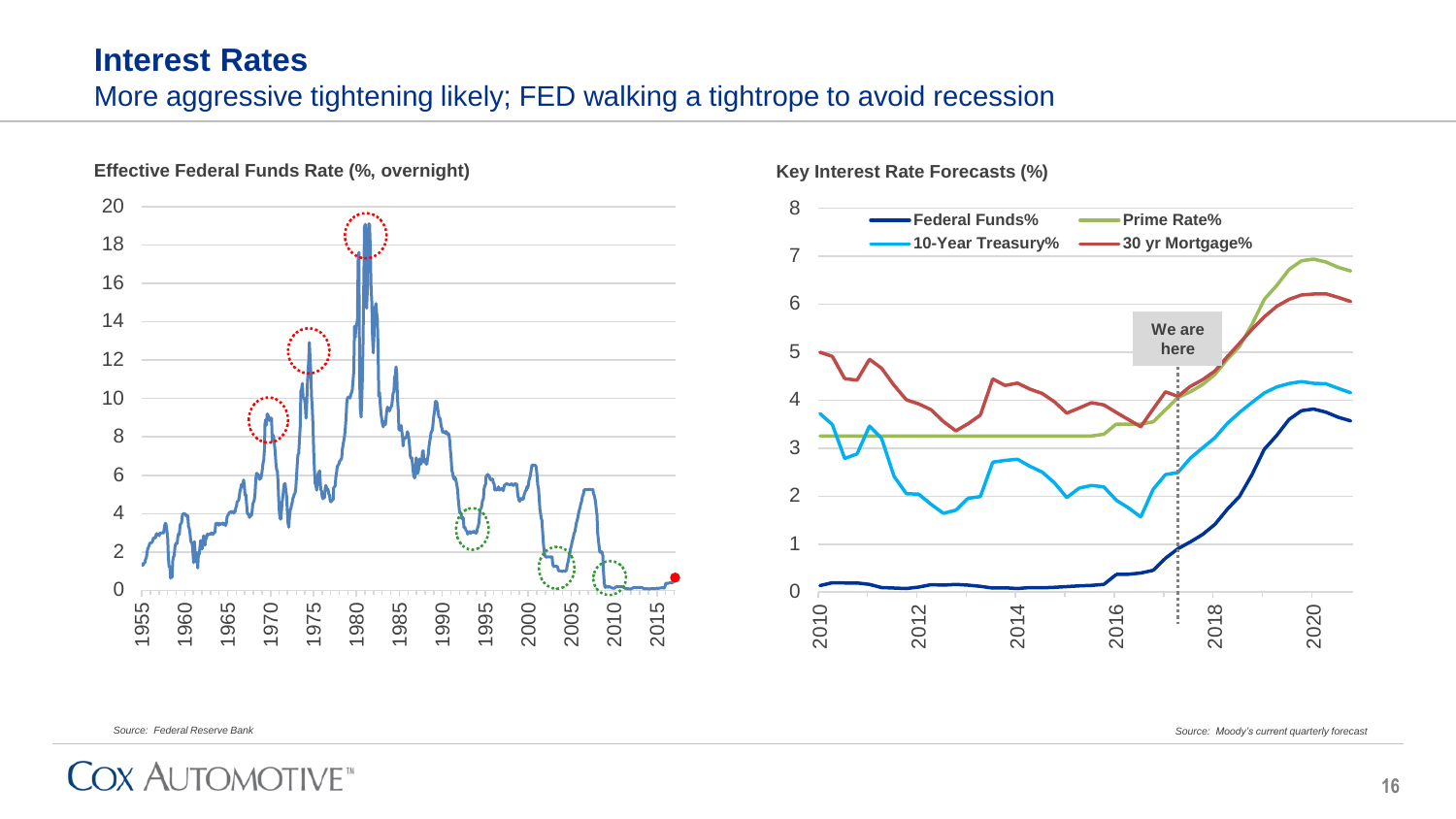### **Borrowing Conditions Vulnerable**

Consumers spending all loan "savings"; Banking survey suggests change is coming



*Source: Federal Reserve*

*Source: Federal Reserve, Federal Reserve Loan Officer Survey, 4 quarter average*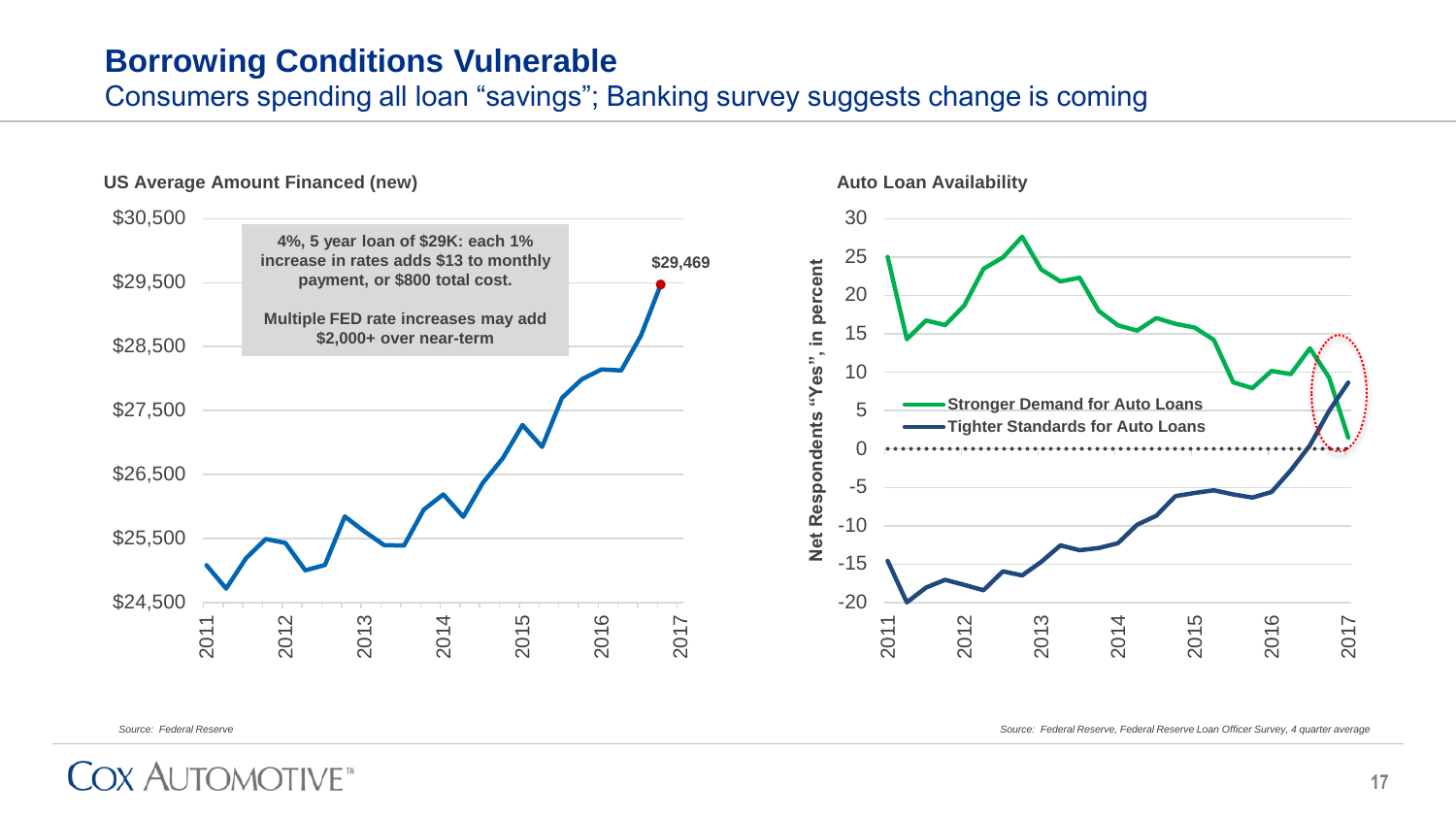## **Agenda**

- Status of the Used Vehicles
- Market threats and vulnerabilities
- **Leasing Karma**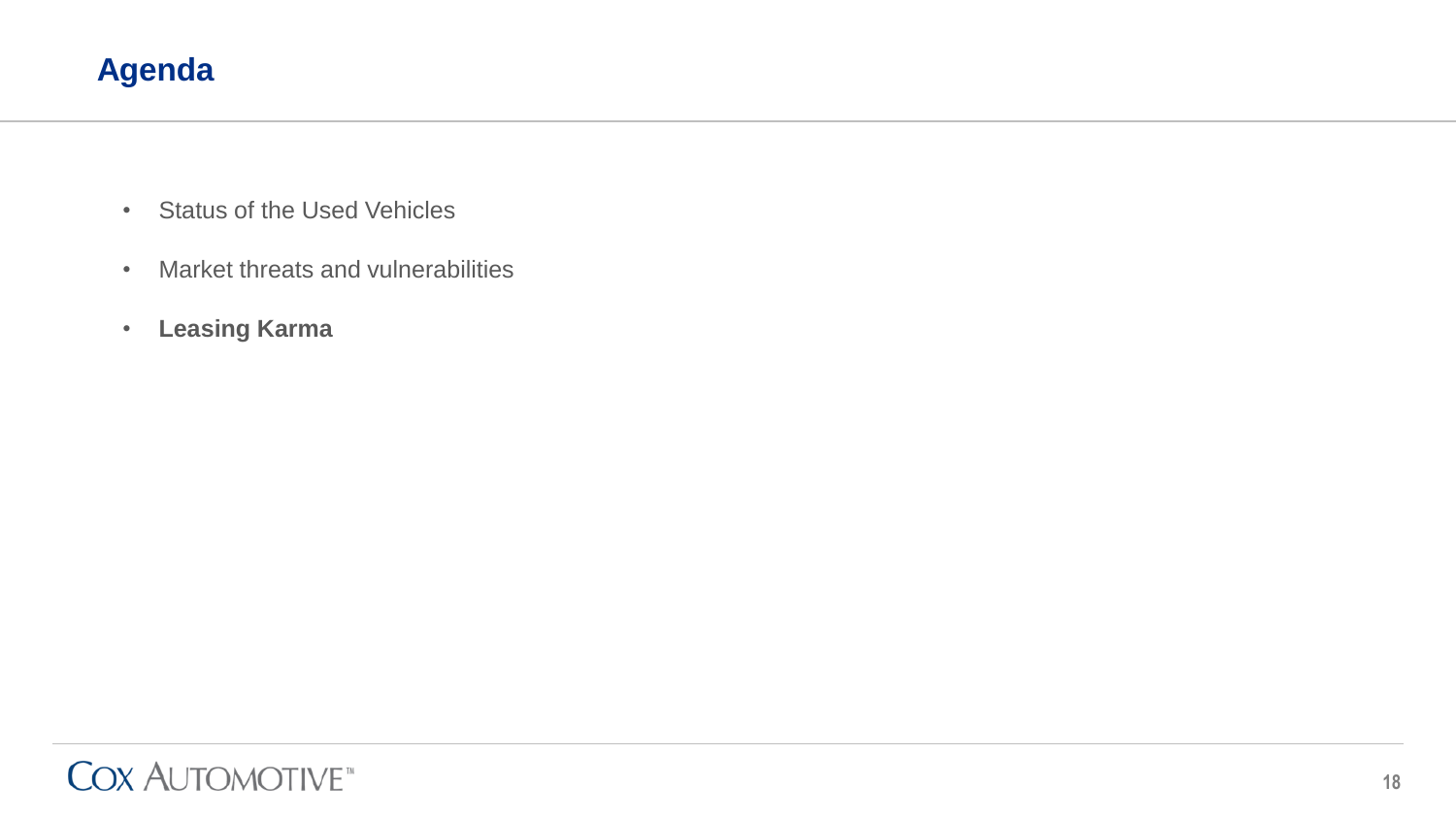### **Lease and Fleet Share**

Bubble forming? High Lease and Fleet will cause problems for residual values, and surge in CPO



#### **Lease and Fleet Share of New LV Registrations**

#### **Lease Originations (millions)**



*Source: IHS Markit, Manheim Consulting*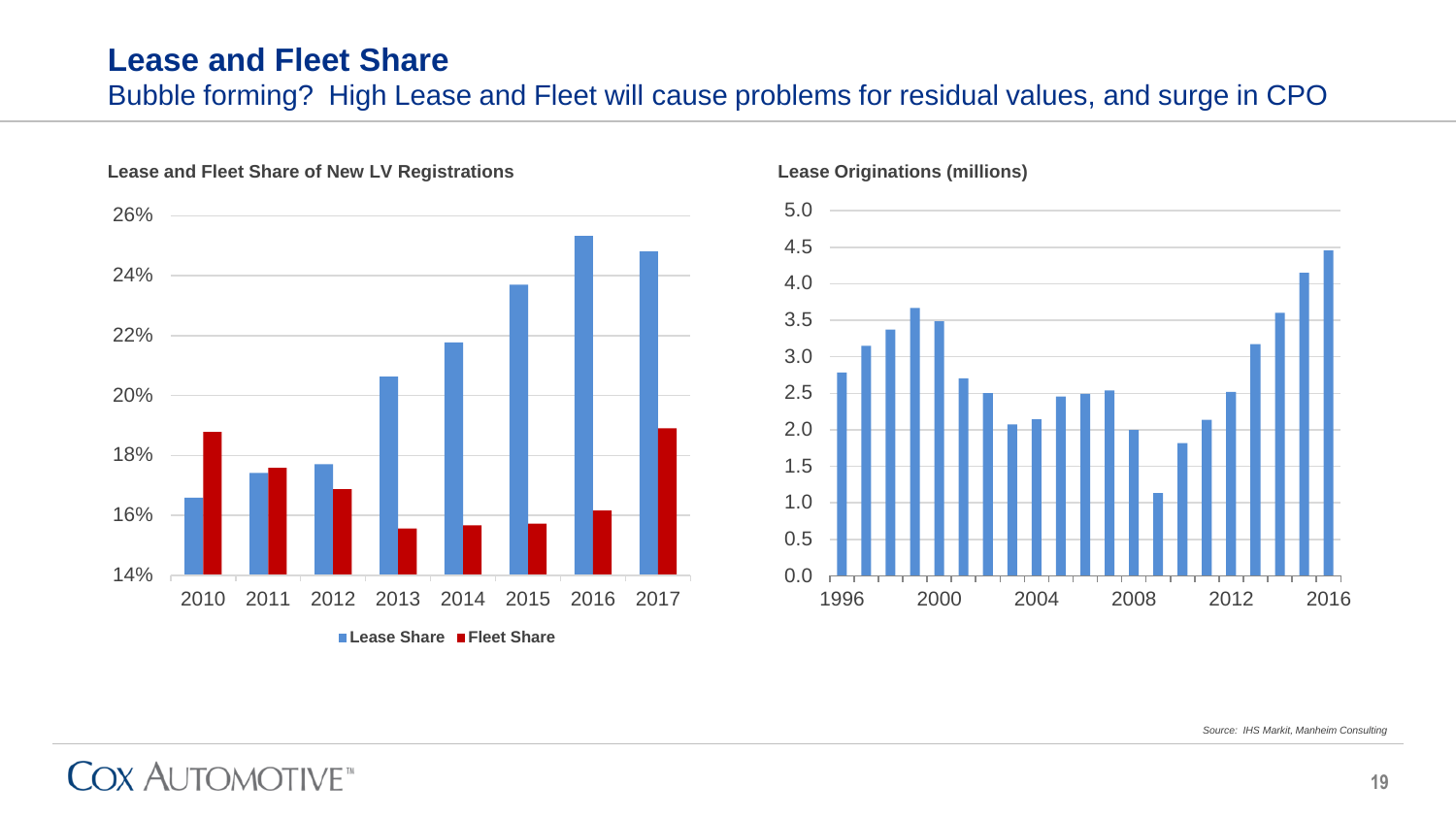### **Certified Pre-Owned Vehicle Market**

Sales still trending 850K+ each month, but high growth period ending





11,000,000

*Source: Autodata Used Vehicle Sales Data*

18%

**Annual Change**

**CPO Vehicle Sales (Monthly Actuals) CPO Vehicle Sales (12 Month Average)**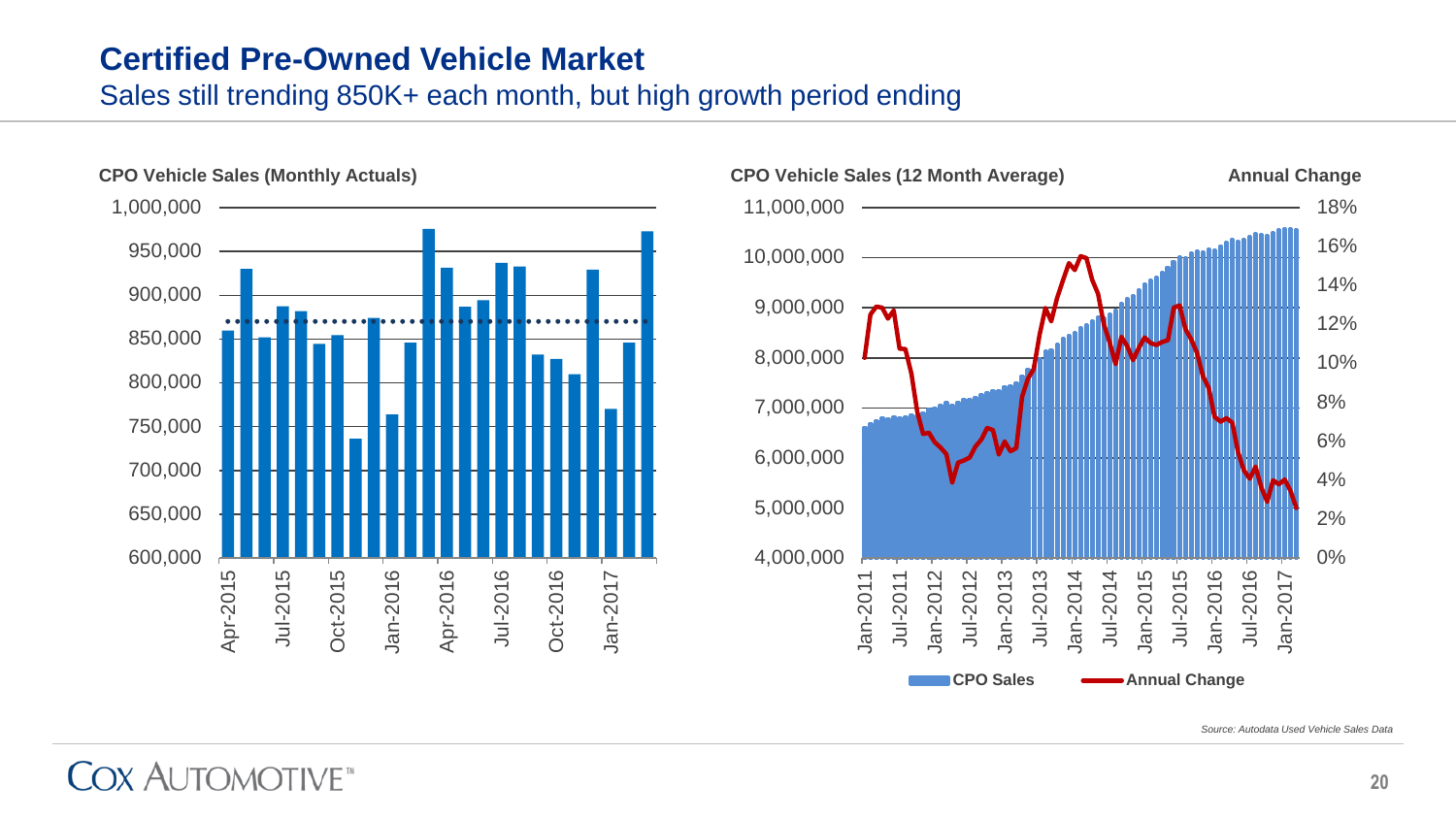### **Off-Lease Projections: By Brand**

OEM sales strategies will have lasting impact – some more than others



**Count of Leased Vehicles by Year of Return**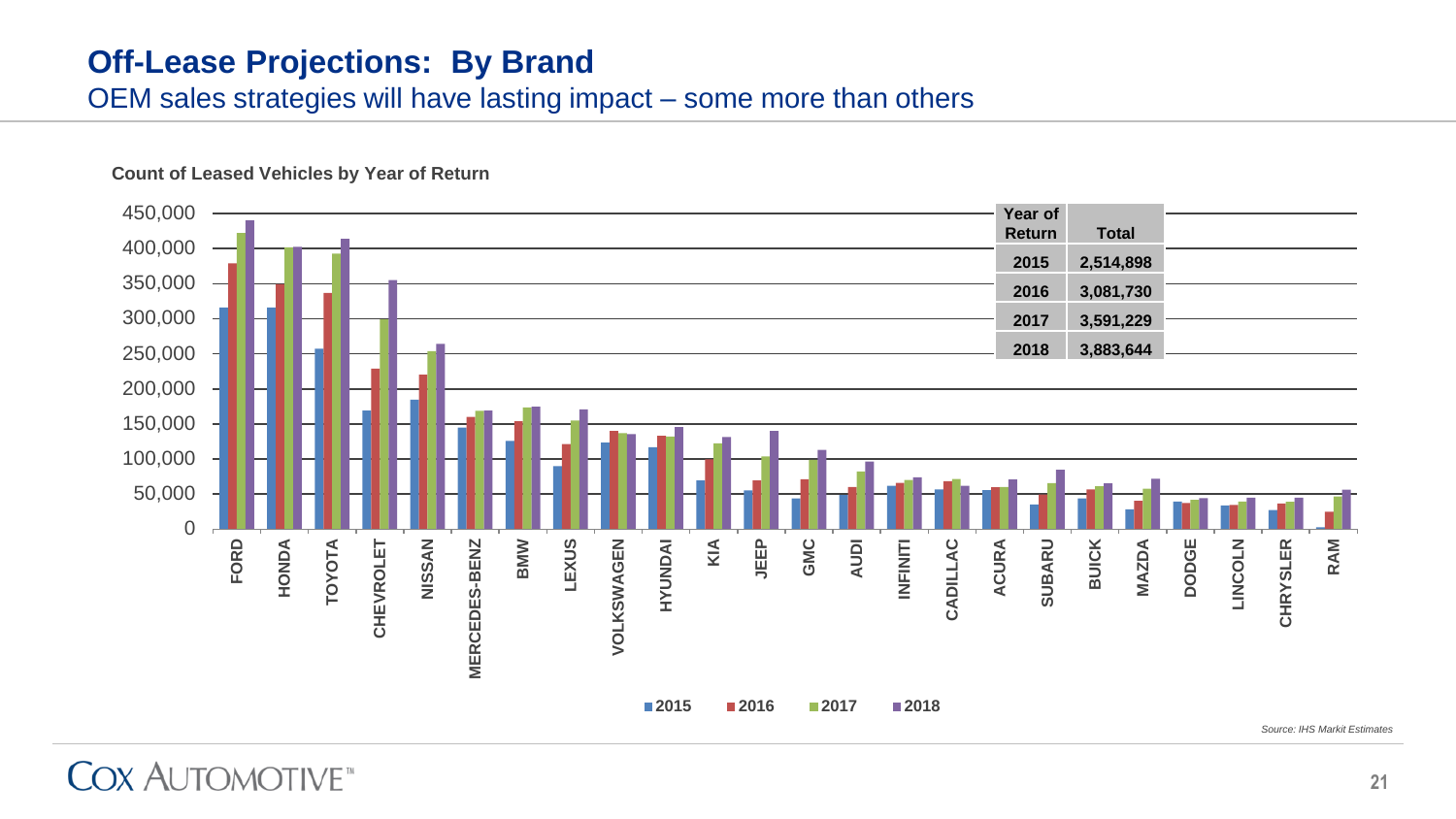### **Off-Lease Projections: By Segment**

Over 3.5 million units coming back to dealers in 2017 – many are "less desired" cars



**Count of Leased Vehicles by Year of Return**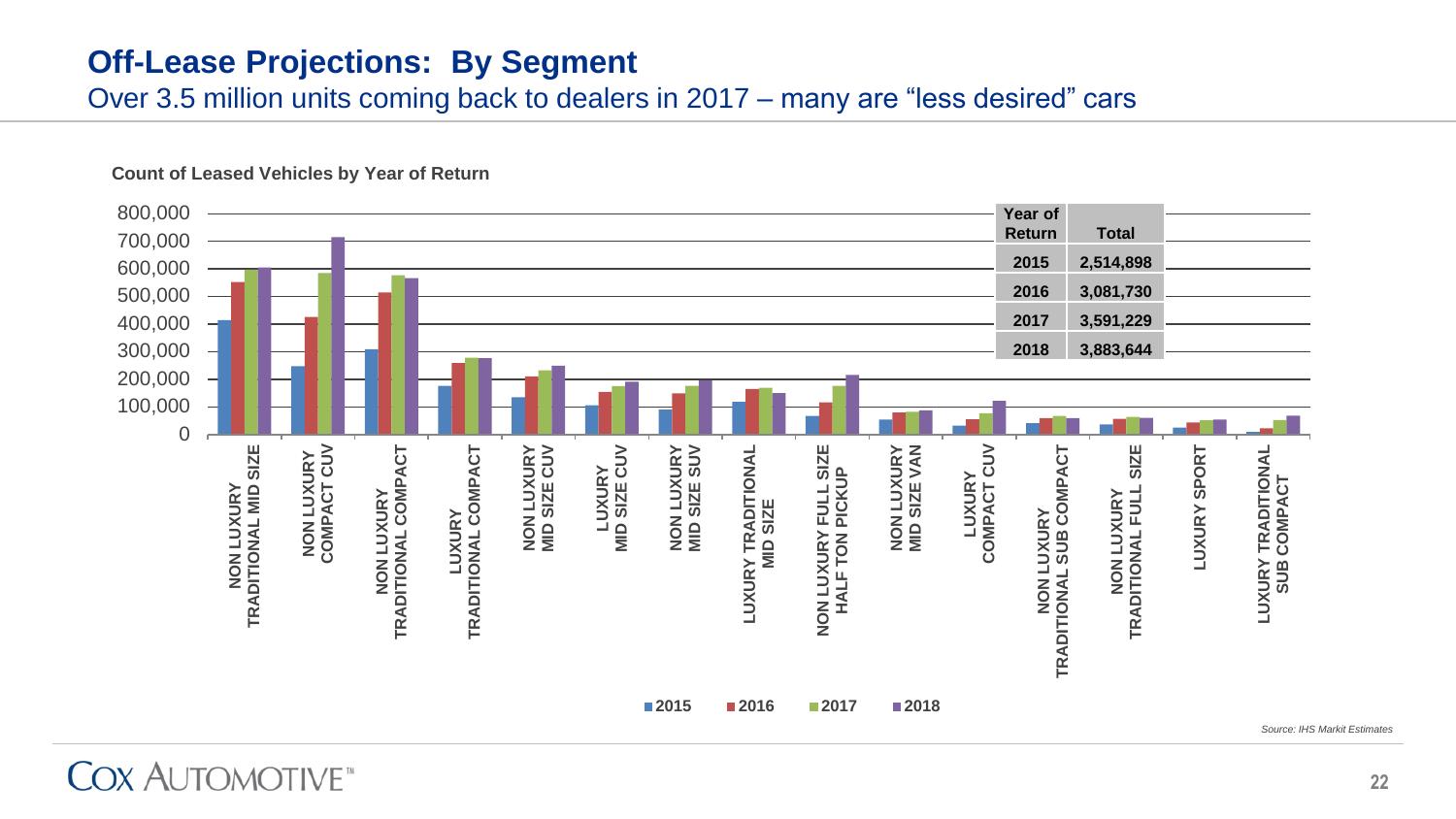### **New Vehicle Incentives**

### Spending above recession levels, and pace is accelerating



*Source: Autodata Incentive Estimates*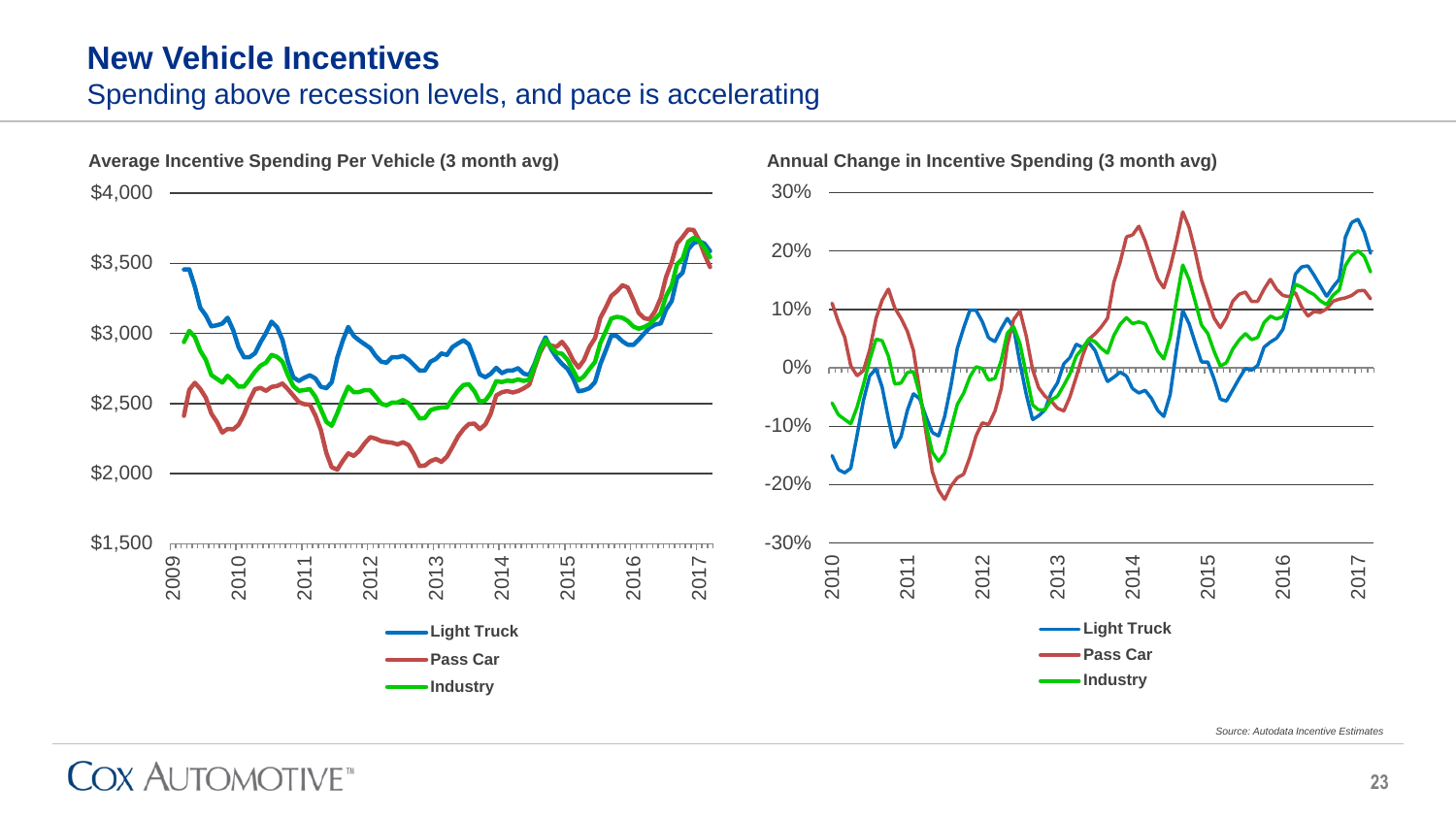### **Light Vehicle Listing Price** New and Used asking prices weakening – only CPO appears stable

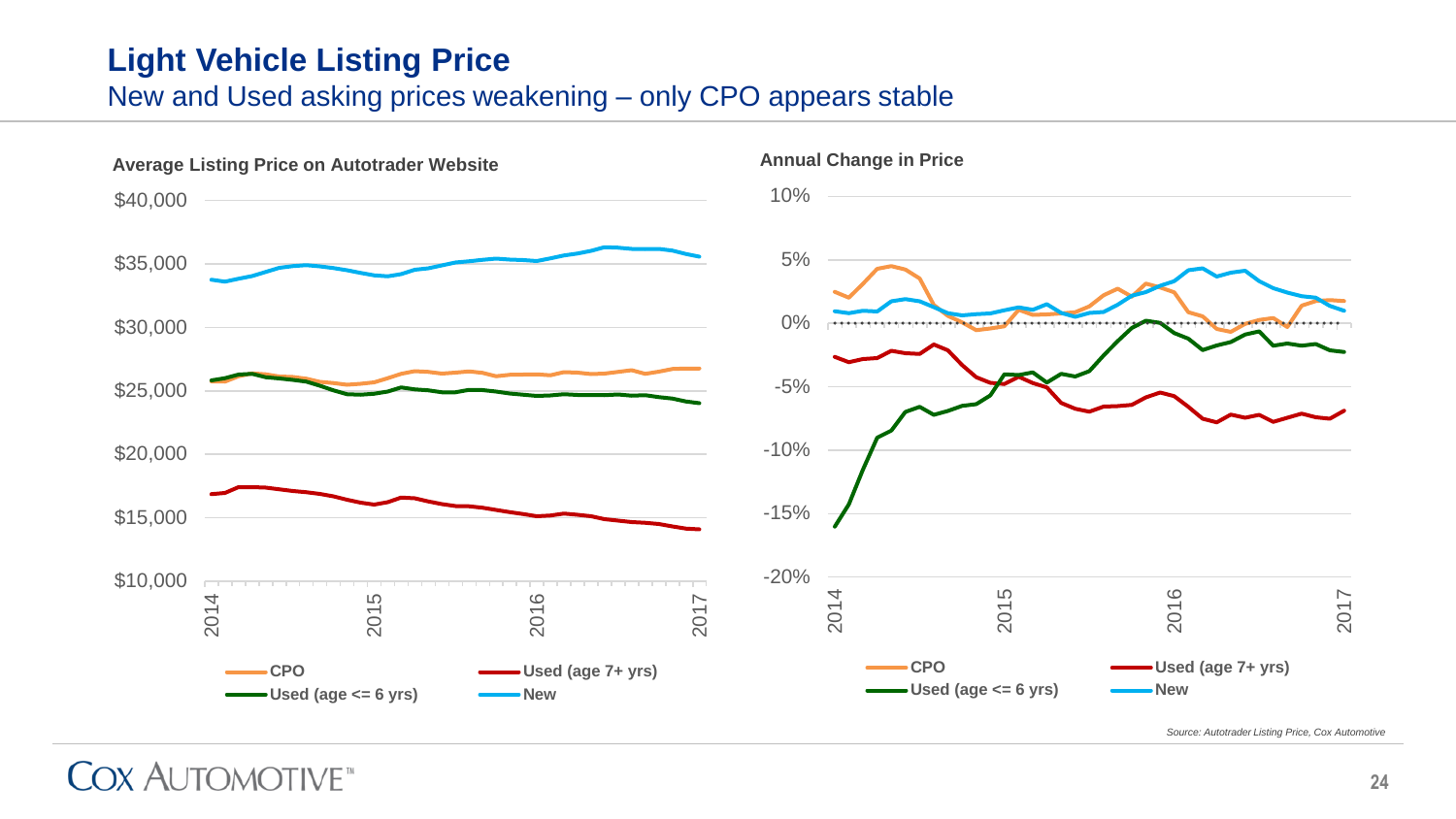### **Vehicle Values**

### Transaction trends positive on nominal basis but retained values falling





**Average Retained Values (% of MSRP)**

*Source: Kelley Blue Book, Dealertrack, Manheim*

COX AUTOMOTIVE<sup>®</sup>

*Source: KBB Auction Values*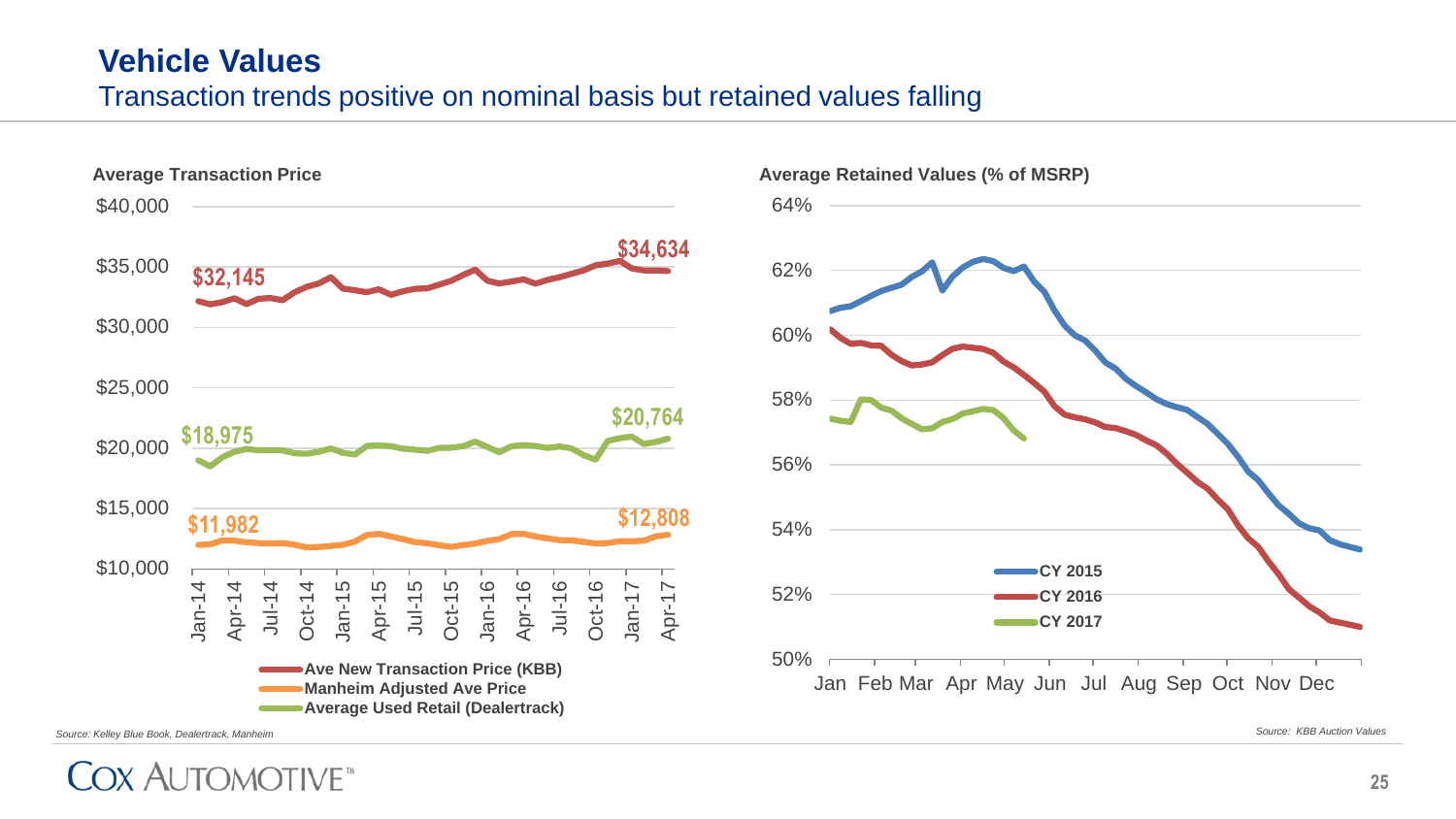### **Manheim Used Vehicle Value Index**

Maintaining upward trend through April, but segments vary significantly



#### **Change in Wholesale Auction Price (YTD, YOY)**



*Source: Manheim, monthly, Adjusted for mix, mileage and seasonality*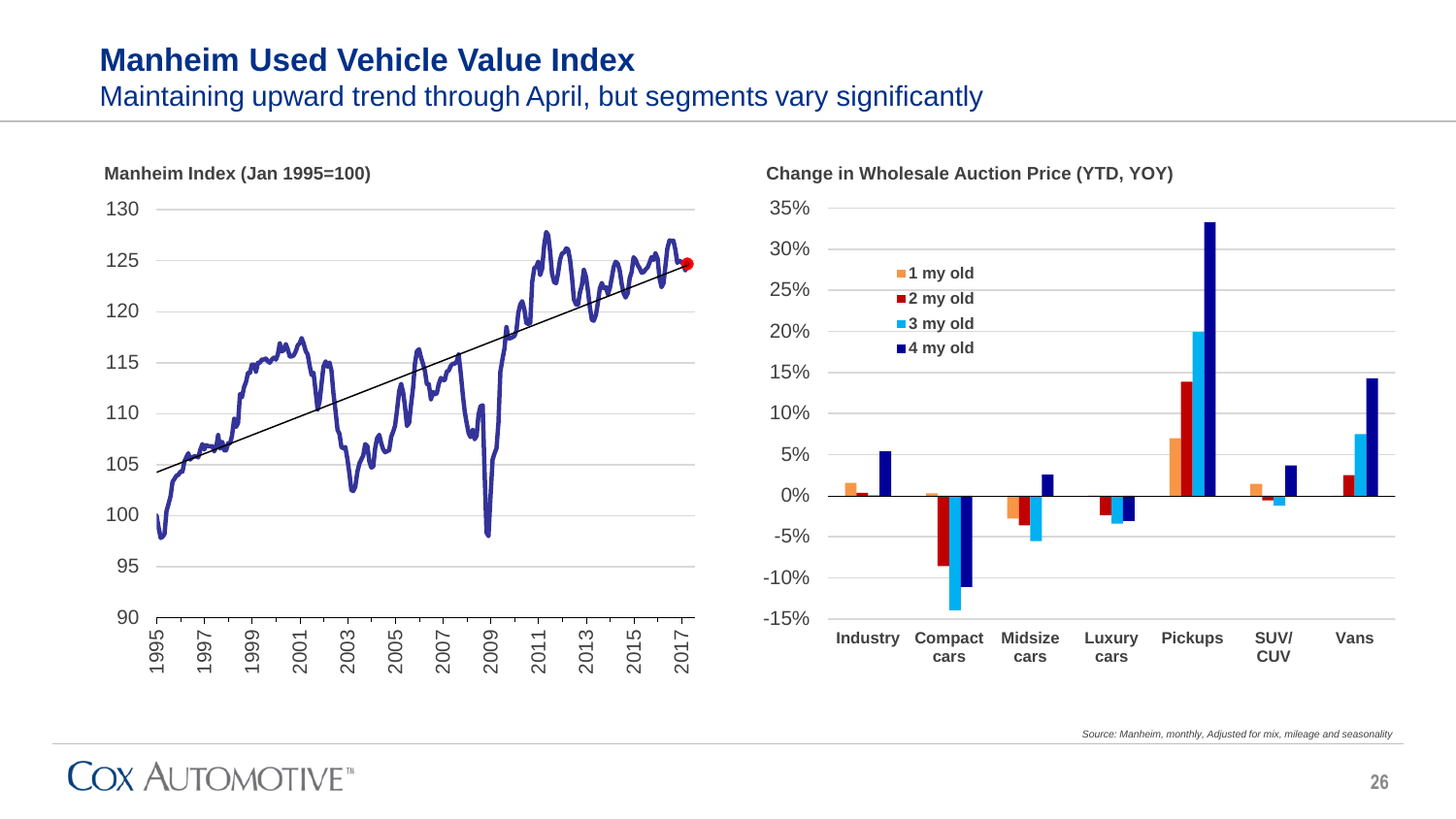### **Average Auction Prices**

Weakening prices will have impact on residual values, credit availability and profitability



#### **Average Auction Price: 5 Model Years Past**



*Source: Manheim Consulting*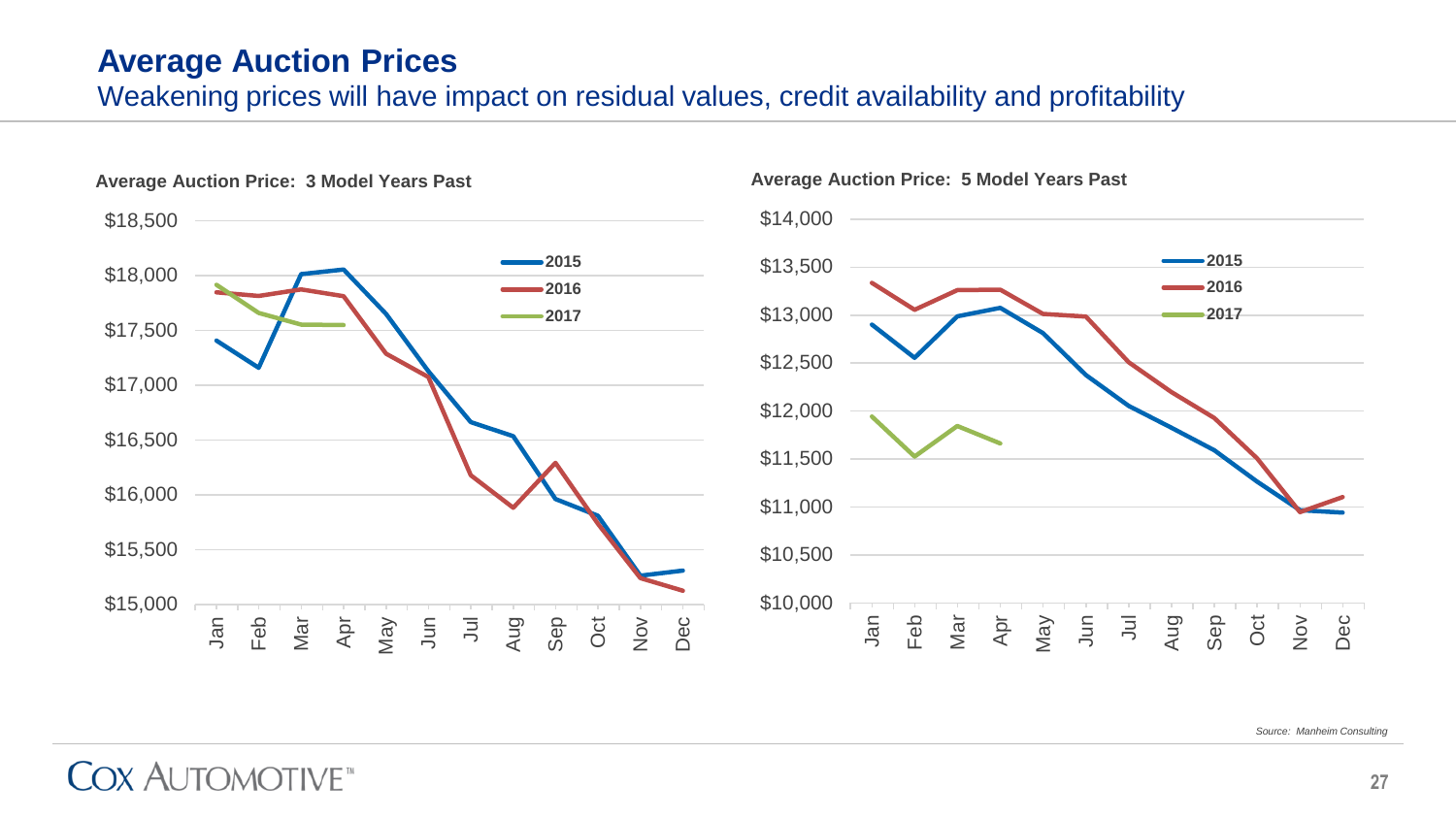### **Retained Value of MSRP by Segment**

### Consumer preferences, incentives, fleeting – all impacting valuations

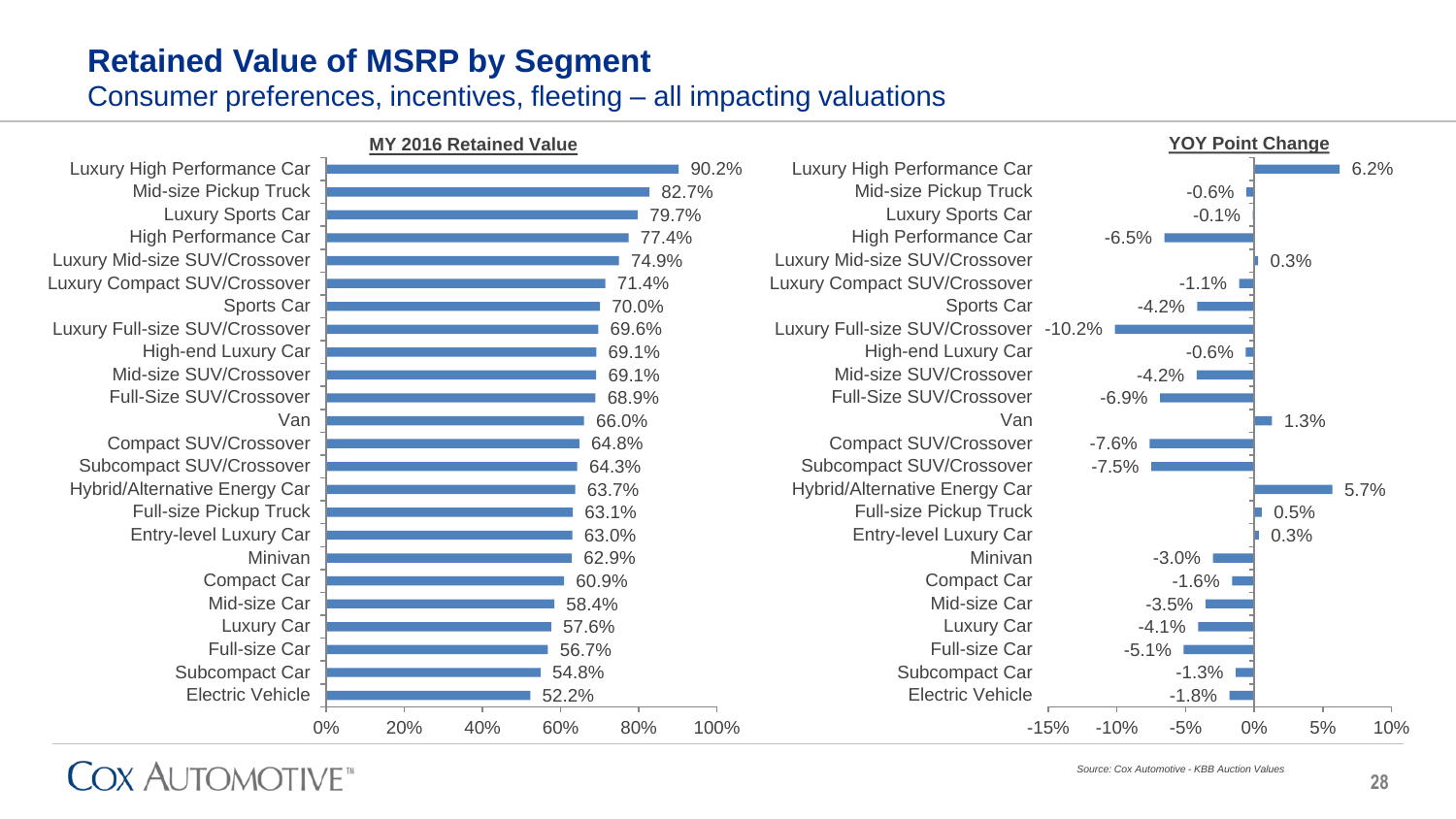### **Retained Value of MSRP by Non Luxury OEM**

Sales strategies have lasting impact on valuations, and customer loyalties



**COX AUTOMOTIVE** 

*Source: Cox Automotive - KBB Auction Values*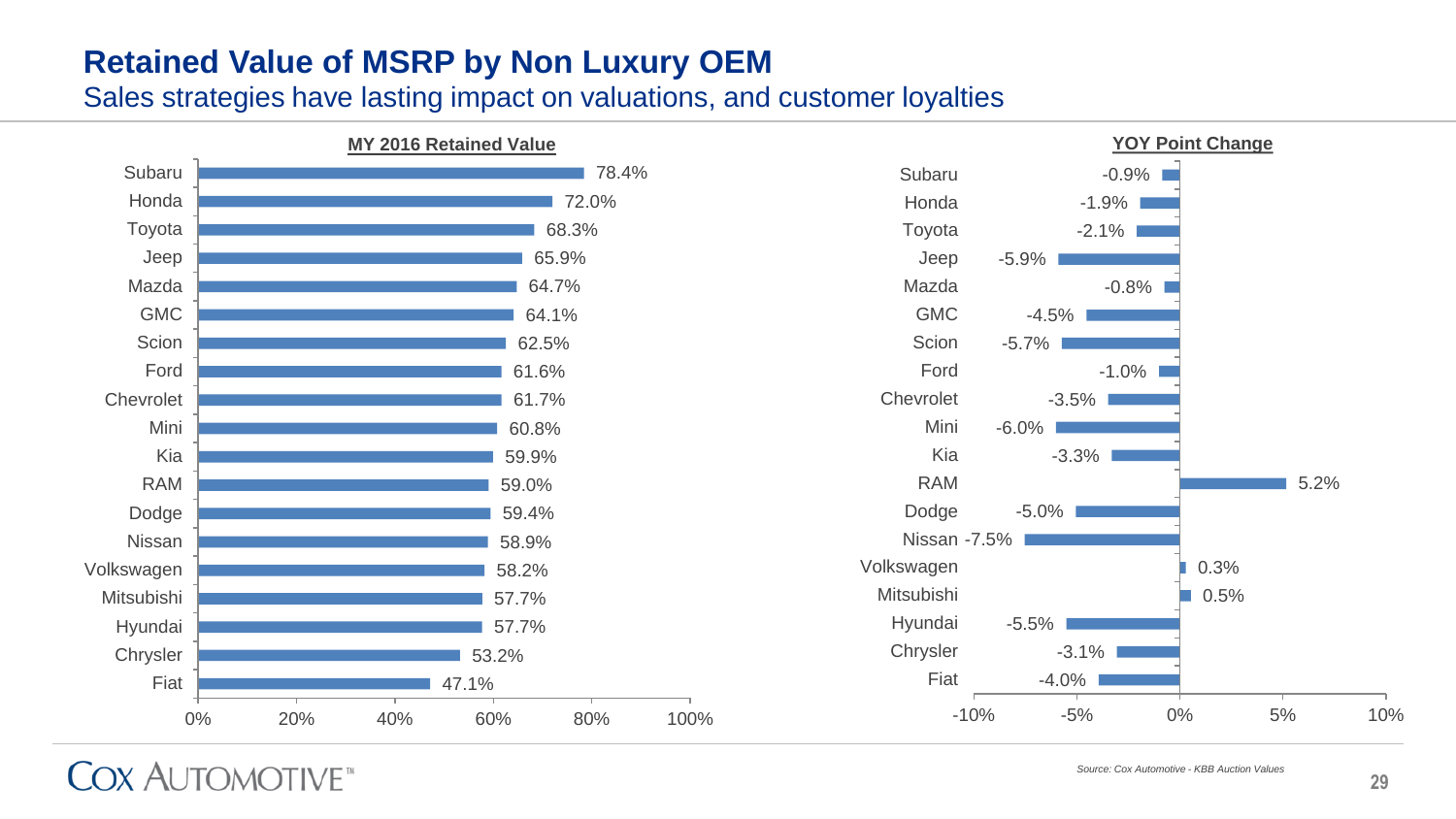## **Retained Value of MSRP by Luxury OEM**

Wide differences among premium manufacturers



COX AUTOMOTIVE<sup>®</sup>

*Source: Cox Automotive - KBB Auction Values*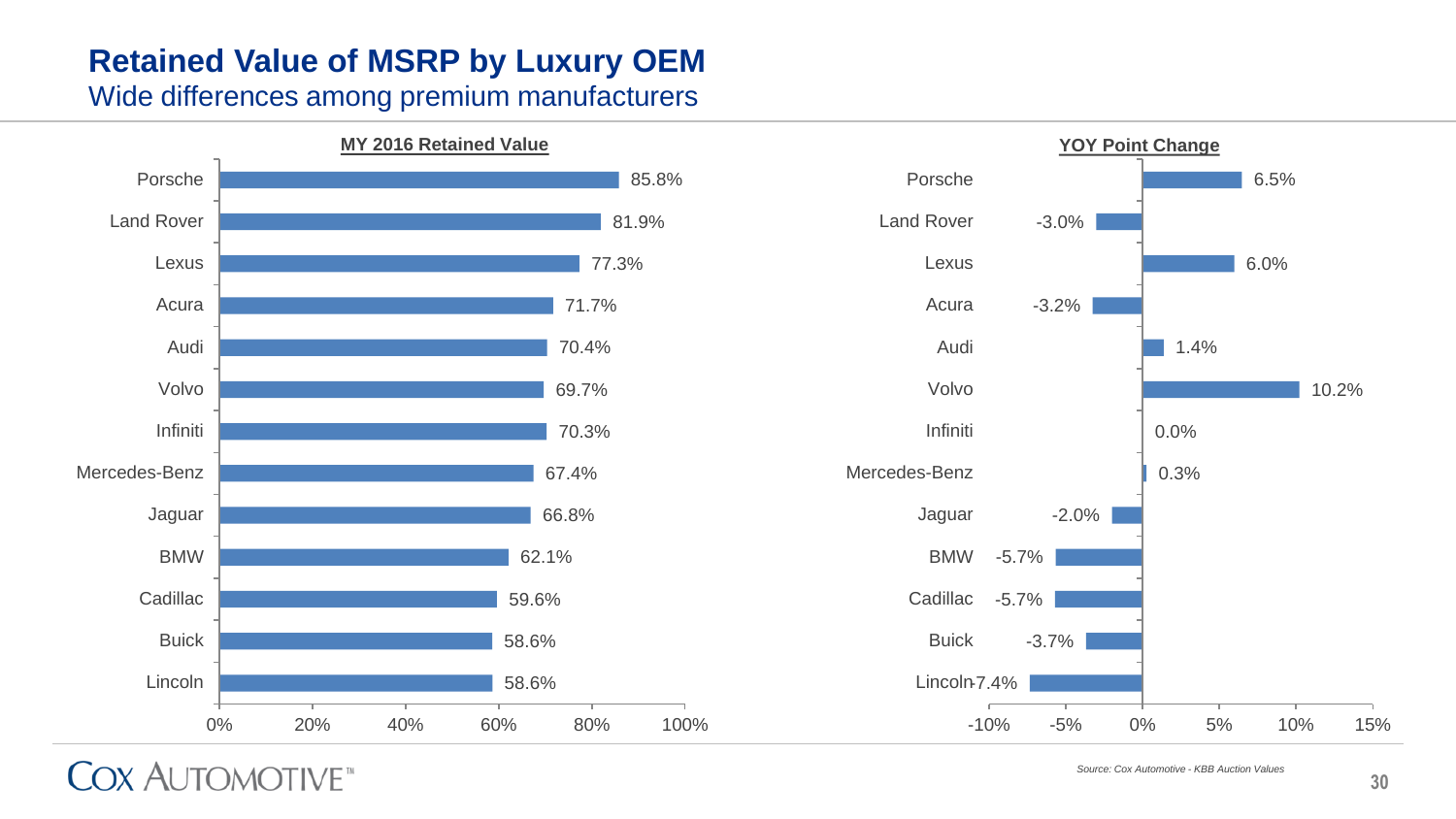### **Loan Terms Length** Keeping monthly payments low leading to longer terms – and reducing future sales



*Source: Experian Automotive*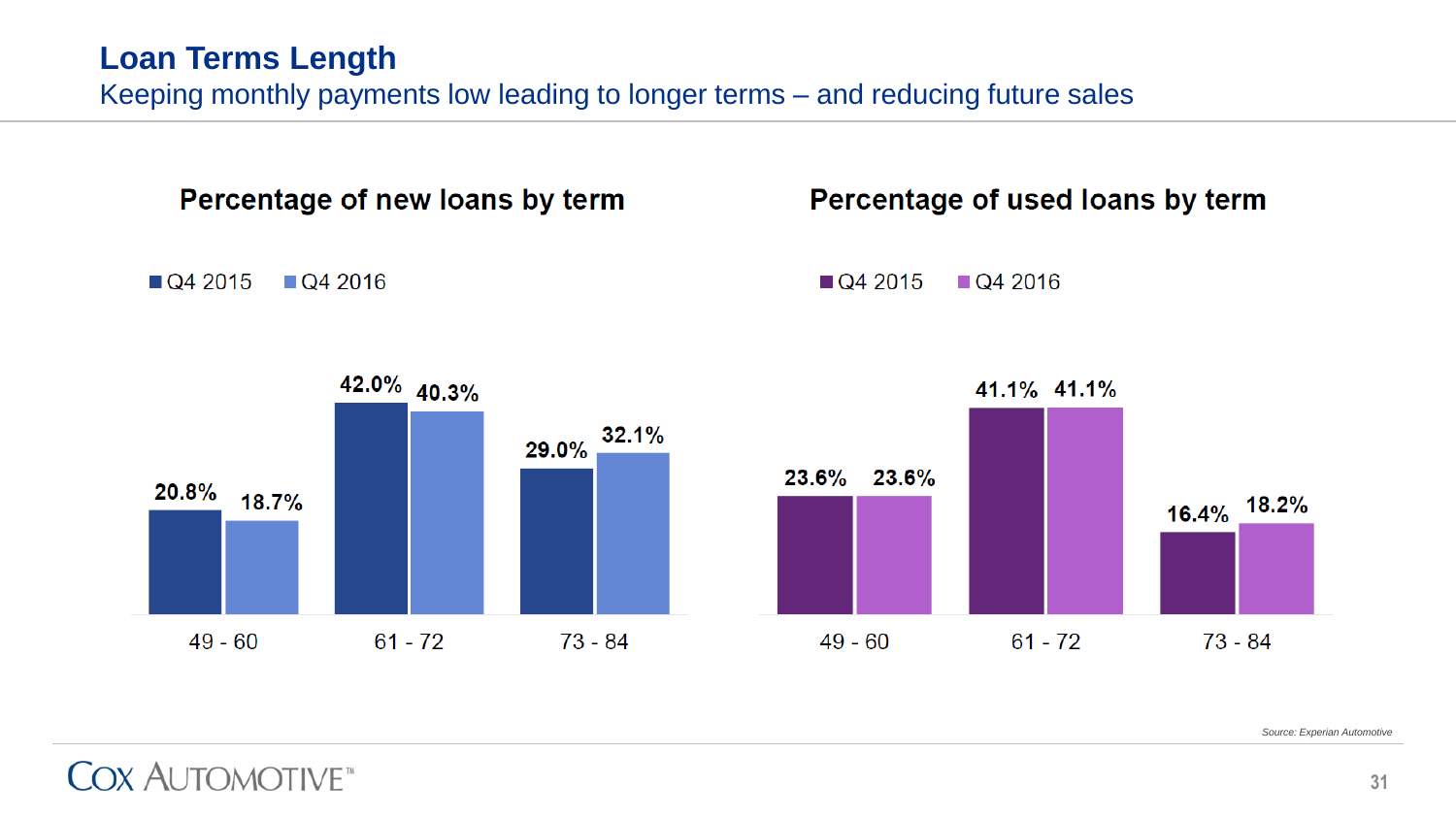### **Monthly Payment** Longer loan terms, higher subsidies are stabilizing payments; Falling "Spread" unfavorable to leasing



*Source: Dealertrack*

Jan-2017

Jul-2016

**\$62.54**